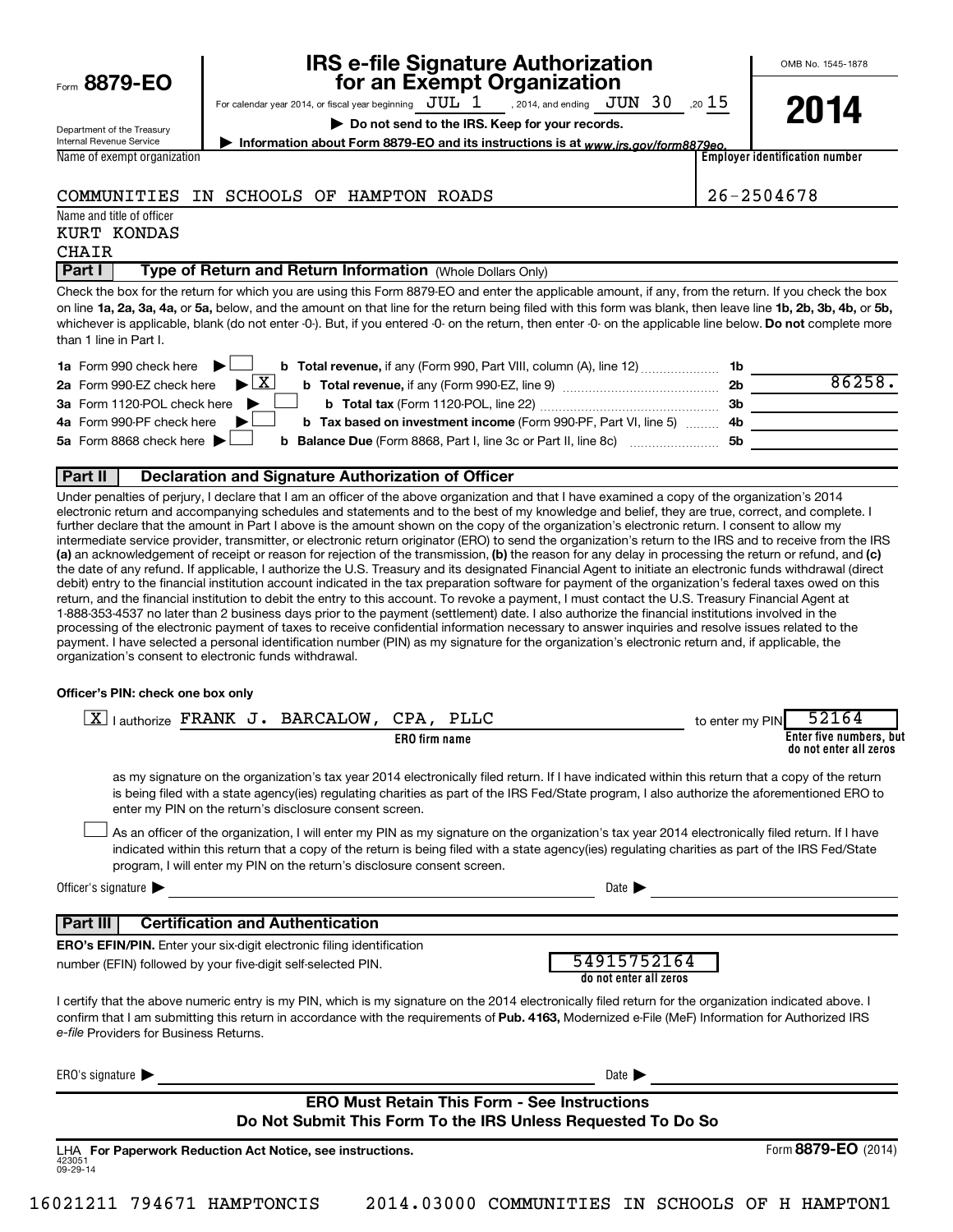| Form 990-EZ<br><b>Return of Organization Exempt From Income Tax</b><br>2014<br>Under section 501(c), 527, or 4947(a)(1) of the Internal Revenue Code (except private foundations)<br>Do not enter social security numbers on this form as it may be made public.<br><b>Open to Public</b><br>Department of the Treasury<br>Inspection<br>Information about Form 990-EZ and its instructions is at www.irs.gov/form990.<br>Internal Revenue Service<br>A For the 2014 calendar year, or tax year beginning<br>JUL 1,<br>2014<br>and ending<br>JUN 30,<br>2015<br>Check if<br>applicable:<br>В<br><b>C</b> Name of organization<br>D Employer identification number<br>Address change<br>$26 - 2504678$<br>COMMUNITIES IN SCHOOLS OF HAMPTON ROADS<br>Name change<br>Number and street (or P.O. box, if mail is not delivered to street address)<br>Room/suite E Telephone number<br>Initial return<br>Final return/<br>P.O. BOX<br>1668<br>$757 - 609 - 9231$<br>terminated<br>City or town, state or province, country, and ZIP or foreign postal code<br>F Group Exemption<br>Amended return<br>NORFOLK, VA<br>23501<br>Number $\blacktriangleright$<br>Application pending<br>Cash<br>$\boxed{\mathbf{X}}$ Accrual<br>Other (specify) $\blacktriangleright$<br>$H$ Check $\blacktriangleright$ $\blacksquare$ if the organization is<br><b>G</b> Accounting Method:<br>Website: WWW.CISOFHAMPTONROADS.ORG<br>not required to attach Schedule B<br>Tax-exempt status (check only one) $\boxed{\mathbf{X}}$ 501(c)(3)<br>$501(c)$ (<br>$\sqrt{\frac{2}{1}}$ (insert no.)<br>(Form 990, 990-EZ, or 990-PF).<br>4947(a)(1) or [<br>527<br><b>K</b> Form of organization: $X \cdot \text{Corporation}$ $\Box$ Trust<br>Association<br>Other<br>L Add lines 5b, 6c, and 7b to line 9 to determine gross receipts. If gross receipts are \$200,000 or more, or if total assets (Part II,<br>86258.<br>- \$<br>Revenue, Expenses, and Changes in Net Assets or Fund Balances (see the instructions for Part I)<br>Part I<br>Check if the organization used Schedule O to respond to any question in this Part Informational manufacture or content in the Part Information of the organization used Schedule O to respond to any question in this Part Inf<br>86248<br>$\mathbf{1}$<br>Contributions, gifts, grants, and similar amounts received<br>1<br>$\overline{2}$<br>Program service revenue including government fees and contracts [11] [11] program service revenue including government fees and contracts [11] [11] program service revenue including government fees and contracts [11] $\alpha$<br>2<br>3<br>3<br>4<br>4<br>5а<br>5а<br>5b<br>b<br>Gain or (loss) from sale of assets other than inventory (Subtract line 5b from line 5a)<br>5c<br>C<br>Gaming and fundraising events<br>6<br>a Gross income from gaming (attach Schedule G if greater than<br>Revenue<br>$$15,000$ )<br>6а<br><b>b</b> Gross income from fundraising events (not including \$<br>of contributions<br>from fundraising events reported on line 1) (attach Schedule G if the sum of such<br>gross income and contributions exceeds \$15,000)<br>6b<br>Less: direct expenses from gaming and fundraising events<br>6c<br>C<br>6d<br>d<br>7а<br>Less: cost of goods sold manufactured and solid contract of the solid state and solid state and set of the state state state of the state state state state state state state state state state state state state state state<br>b<br>7c<br>C<br>Other revenue (describe in Schedule 0) Material Material SEE SCHEDULE O<br>$\overline{10}$ .<br>8<br>8<br>86258.<br>9<br>9<br>10<br>10<br>11<br>11<br>76804.<br>Salaries, other compensation, and employee benefits [11] manufactures in the contraction of the compensation, and employee benefits [11] manufactures in the compensation of the contraction of the contraction of the contrac<br>12<br>12<br>Expenses<br>3450.<br>Professional fees and other payments to independent contractors [11] matter contractors [11] professional fees and other payments to independent contractors [11] matter contractors and the Professional fees and the Profess<br>13<br>13<br>Occupancy, rent, utilities, and maintenance manufactured and according term of the manufacture of the manufacture<br>14<br>14<br>1061.<br>15<br>15<br>14640.<br>SEE SCHEDULE O<br>Other expenses (describe in Schedule O)<br>16<br>16<br>95955.<br>17<br>Total expenses. Add lines 10 through 16<br>17<br>$-9697.$<br>18<br>18<br><b>Net Assets</b><br>Net assets or fund balances at beginning of year (from line 27, column (A))<br>19<br>98177.<br>19<br>0.<br>20<br>20<br>88480.<br>Net assets or fund balances at end of year. Combine lines 18 through 20 [11] matter contains the set of the Net assets or fund balances at end of year. Combine lines 18 through 20 [11] matter contains the Net assets of Net<br>21<br>21<br>LHA For Paperwork Reduction Act Notice, see the separate instructions. |  | EXTENDED TO FEBRUARY 16, 2016<br><b>Short Form</b> |  | OMB No. 1545-1150 |
|--------------------------------------------------------------------------------------------------------------------------------------------------------------------------------------------------------------------------------------------------------------------------------------------------------------------------------------------------------------------------------------------------------------------------------------------------------------------------------------------------------------------------------------------------------------------------------------------------------------------------------------------------------------------------------------------------------------------------------------------------------------------------------------------------------------------------------------------------------------------------------------------------------------------------------------------------------------------------------------------------------------------------------------------------------------------------------------------------------------------------------------------------------------------------------------------------------------------------------------------------------------------------------------------------------------------------------------------------------------------------------------------------------------------------------------------------------------------------------------------------------------------------------------------------------------------------------------------------------------------------------------------------------------------------------------------------------------------------------------------------------------------------------------------------------------------------------------------------------------------------------------------------------------------------------------------------------------------------------------------------------------------------------------------------------------------------------------------------------------------------------------------------------------------------------------------------------------------------------------------------------------------------------------------------------------------------------------------------------------------------------------------------------------------------------------------------------------------------------------------------------------------------------------------------------------------------------------------------------------------------------------------------------------------------------------------------------------------------------------------------------------------------------------------------------------------------------------------------------------------------------------------------------------------------------------------------------------------------------------------------------------------------------------------------------------------------------------------------------------------------------------------------------------------------------------------------------------------------------------------------------------------------------------------------------------------------------------------------------------------------------------------------------------------------------------------------------------------------------------------------------------------------------------------------------------------------------------------------------------------------------------------------------------------------------------------------------------------------------------------------------------------------------------------------------------------------------------------------------------------------------------------------------------------------------------------------------------------------------------------------------------------------------------------------------------------------------------------------------------------------------------------------------------------------------------------------------------------------------------------------------------------------------------------------------------------------------------------------------------------------------------------------------------------------------------------------------------------------------------------------------------------------------------------------------------------------------------------------------------------------------------------------------------------------------------------------------------------------------------------------------------------------------------------------------------------------------------------------------------------------------------------------------------------------------------------------------------------------------------|--|----------------------------------------------------|--|-------------------|
|                                                                                                                                                                                                                                                                                                                                                                                                                                                                                                                                                                                                                                                                                                                                                                                                                                                                                                                                                                                                                                                                                                                                                                                                                                                                                                                                                                                                                                                                                                                                                                                                                                                                                                                                                                                                                                                                                                                                                                                                                                                                                                                                                                                                                                                                                                                                                                                                                                                                                                                                                                                                                                                                                                                                                                                                                                                                                                                                                                                                                                                                                                                                                                                                                                                                                                                                                                                                                                                                                                                                                                                                                                                                                                                                                                                                                                                                                                                                                                                                                                                                                                                                                                                                                                                                                                                                                                                                                                                                                                                                                                                                                                                                                                                                                                                                                                                                                                                                                                                      |  |                                                    |  |                   |
| Form 990-EZ (2014)                                                                                                                                                                                                                                                                                                                                                                                                                                                                                                                                                                                                                                                                                                                                                                                                                                                                                                                                                                                                                                                                                                                                                                                                                                                                                                                                                                                                                                                                                                                                                                                                                                                                                                                                                                                                                                                                                                                                                                                                                                                                                                                                                                                                                                                                                                                                                                                                                                                                                                                                                                                                                                                                                                                                                                                                                                                                                                                                                                                                                                                                                                                                                                                                                                                                                                                                                                                                                                                                                                                                                                                                                                                                                                                                                                                                                                                                                                                                                                                                                                                                                                                                                                                                                                                                                                                                                                                                                                                                                                                                                                                                                                                                                                                                                                                                                                                                                                                                                                   |  |                                                    |  |                   |
|                                                                                                                                                                                                                                                                                                                                                                                                                                                                                                                                                                                                                                                                                                                                                                                                                                                                                                                                                                                                                                                                                                                                                                                                                                                                                                                                                                                                                                                                                                                                                                                                                                                                                                                                                                                                                                                                                                                                                                                                                                                                                                                                                                                                                                                                                                                                                                                                                                                                                                                                                                                                                                                                                                                                                                                                                                                                                                                                                                                                                                                                                                                                                                                                                                                                                                                                                                                                                                                                                                                                                                                                                                                                                                                                                                                                                                                                                                                                                                                                                                                                                                                                                                                                                                                                                                                                                                                                                                                                                                                                                                                                                                                                                                                                                                                                                                                                                                                                                                                      |  |                                                    |  |                   |
|                                                                                                                                                                                                                                                                                                                                                                                                                                                                                                                                                                                                                                                                                                                                                                                                                                                                                                                                                                                                                                                                                                                                                                                                                                                                                                                                                                                                                                                                                                                                                                                                                                                                                                                                                                                                                                                                                                                                                                                                                                                                                                                                                                                                                                                                                                                                                                                                                                                                                                                                                                                                                                                                                                                                                                                                                                                                                                                                                                                                                                                                                                                                                                                                                                                                                                                                                                                                                                                                                                                                                                                                                                                                                                                                                                                                                                                                                                                                                                                                                                                                                                                                                                                                                                                                                                                                                                                                                                                                                                                                                                                                                                                                                                                                                                                                                                                                                                                                                                                      |  |                                                    |  |                   |
|                                                                                                                                                                                                                                                                                                                                                                                                                                                                                                                                                                                                                                                                                                                                                                                                                                                                                                                                                                                                                                                                                                                                                                                                                                                                                                                                                                                                                                                                                                                                                                                                                                                                                                                                                                                                                                                                                                                                                                                                                                                                                                                                                                                                                                                                                                                                                                                                                                                                                                                                                                                                                                                                                                                                                                                                                                                                                                                                                                                                                                                                                                                                                                                                                                                                                                                                                                                                                                                                                                                                                                                                                                                                                                                                                                                                                                                                                                                                                                                                                                                                                                                                                                                                                                                                                                                                                                                                                                                                                                                                                                                                                                                                                                                                                                                                                                                                                                                                                                                      |  |                                                    |  |                   |
|                                                                                                                                                                                                                                                                                                                                                                                                                                                                                                                                                                                                                                                                                                                                                                                                                                                                                                                                                                                                                                                                                                                                                                                                                                                                                                                                                                                                                                                                                                                                                                                                                                                                                                                                                                                                                                                                                                                                                                                                                                                                                                                                                                                                                                                                                                                                                                                                                                                                                                                                                                                                                                                                                                                                                                                                                                                                                                                                                                                                                                                                                                                                                                                                                                                                                                                                                                                                                                                                                                                                                                                                                                                                                                                                                                                                                                                                                                                                                                                                                                                                                                                                                                                                                                                                                                                                                                                                                                                                                                                                                                                                                                                                                                                                                                                                                                                                                                                                                                                      |  |                                                    |  |                   |
|                                                                                                                                                                                                                                                                                                                                                                                                                                                                                                                                                                                                                                                                                                                                                                                                                                                                                                                                                                                                                                                                                                                                                                                                                                                                                                                                                                                                                                                                                                                                                                                                                                                                                                                                                                                                                                                                                                                                                                                                                                                                                                                                                                                                                                                                                                                                                                                                                                                                                                                                                                                                                                                                                                                                                                                                                                                                                                                                                                                                                                                                                                                                                                                                                                                                                                                                                                                                                                                                                                                                                                                                                                                                                                                                                                                                                                                                                                                                                                                                                                                                                                                                                                                                                                                                                                                                                                                                                                                                                                                                                                                                                                                                                                                                                                                                                                                                                                                                                                                      |  |                                                    |  |                   |
|                                                                                                                                                                                                                                                                                                                                                                                                                                                                                                                                                                                                                                                                                                                                                                                                                                                                                                                                                                                                                                                                                                                                                                                                                                                                                                                                                                                                                                                                                                                                                                                                                                                                                                                                                                                                                                                                                                                                                                                                                                                                                                                                                                                                                                                                                                                                                                                                                                                                                                                                                                                                                                                                                                                                                                                                                                                                                                                                                                                                                                                                                                                                                                                                                                                                                                                                                                                                                                                                                                                                                                                                                                                                                                                                                                                                                                                                                                                                                                                                                                                                                                                                                                                                                                                                                                                                                                                                                                                                                                                                                                                                                                                                                                                                                                                                                                                                                                                                                                                      |  |                                                    |  |                   |
|                                                                                                                                                                                                                                                                                                                                                                                                                                                                                                                                                                                                                                                                                                                                                                                                                                                                                                                                                                                                                                                                                                                                                                                                                                                                                                                                                                                                                                                                                                                                                                                                                                                                                                                                                                                                                                                                                                                                                                                                                                                                                                                                                                                                                                                                                                                                                                                                                                                                                                                                                                                                                                                                                                                                                                                                                                                                                                                                                                                                                                                                                                                                                                                                                                                                                                                                                                                                                                                                                                                                                                                                                                                                                                                                                                                                                                                                                                                                                                                                                                                                                                                                                                                                                                                                                                                                                                                                                                                                                                                                                                                                                                                                                                                                                                                                                                                                                                                                                                                      |  |                                                    |  |                   |
|                                                                                                                                                                                                                                                                                                                                                                                                                                                                                                                                                                                                                                                                                                                                                                                                                                                                                                                                                                                                                                                                                                                                                                                                                                                                                                                                                                                                                                                                                                                                                                                                                                                                                                                                                                                                                                                                                                                                                                                                                                                                                                                                                                                                                                                                                                                                                                                                                                                                                                                                                                                                                                                                                                                                                                                                                                                                                                                                                                                                                                                                                                                                                                                                                                                                                                                                                                                                                                                                                                                                                                                                                                                                                                                                                                                                                                                                                                                                                                                                                                                                                                                                                                                                                                                                                                                                                                                                                                                                                                                                                                                                                                                                                                                                                                                                                                                                                                                                                                                      |  |                                                    |  |                   |
|                                                                                                                                                                                                                                                                                                                                                                                                                                                                                                                                                                                                                                                                                                                                                                                                                                                                                                                                                                                                                                                                                                                                                                                                                                                                                                                                                                                                                                                                                                                                                                                                                                                                                                                                                                                                                                                                                                                                                                                                                                                                                                                                                                                                                                                                                                                                                                                                                                                                                                                                                                                                                                                                                                                                                                                                                                                                                                                                                                                                                                                                                                                                                                                                                                                                                                                                                                                                                                                                                                                                                                                                                                                                                                                                                                                                                                                                                                                                                                                                                                                                                                                                                                                                                                                                                                                                                                                                                                                                                                                                                                                                                                                                                                                                                                                                                                                                                                                                                                                      |  |                                                    |  |                   |
|                                                                                                                                                                                                                                                                                                                                                                                                                                                                                                                                                                                                                                                                                                                                                                                                                                                                                                                                                                                                                                                                                                                                                                                                                                                                                                                                                                                                                                                                                                                                                                                                                                                                                                                                                                                                                                                                                                                                                                                                                                                                                                                                                                                                                                                                                                                                                                                                                                                                                                                                                                                                                                                                                                                                                                                                                                                                                                                                                                                                                                                                                                                                                                                                                                                                                                                                                                                                                                                                                                                                                                                                                                                                                                                                                                                                                                                                                                                                                                                                                                                                                                                                                                                                                                                                                                                                                                                                                                                                                                                                                                                                                                                                                                                                                                                                                                                                                                                                                                                      |  |                                                    |  |                   |
|                                                                                                                                                                                                                                                                                                                                                                                                                                                                                                                                                                                                                                                                                                                                                                                                                                                                                                                                                                                                                                                                                                                                                                                                                                                                                                                                                                                                                                                                                                                                                                                                                                                                                                                                                                                                                                                                                                                                                                                                                                                                                                                                                                                                                                                                                                                                                                                                                                                                                                                                                                                                                                                                                                                                                                                                                                                                                                                                                                                                                                                                                                                                                                                                                                                                                                                                                                                                                                                                                                                                                                                                                                                                                                                                                                                                                                                                                                                                                                                                                                                                                                                                                                                                                                                                                                                                                                                                                                                                                                                                                                                                                                                                                                                                                                                                                                                                                                                                                                                      |  |                                                    |  |                   |
|                                                                                                                                                                                                                                                                                                                                                                                                                                                                                                                                                                                                                                                                                                                                                                                                                                                                                                                                                                                                                                                                                                                                                                                                                                                                                                                                                                                                                                                                                                                                                                                                                                                                                                                                                                                                                                                                                                                                                                                                                                                                                                                                                                                                                                                                                                                                                                                                                                                                                                                                                                                                                                                                                                                                                                                                                                                                                                                                                                                                                                                                                                                                                                                                                                                                                                                                                                                                                                                                                                                                                                                                                                                                                                                                                                                                                                                                                                                                                                                                                                                                                                                                                                                                                                                                                                                                                                                                                                                                                                                                                                                                                                                                                                                                                                                                                                                                                                                                                                                      |  |                                                    |  |                   |
|                                                                                                                                                                                                                                                                                                                                                                                                                                                                                                                                                                                                                                                                                                                                                                                                                                                                                                                                                                                                                                                                                                                                                                                                                                                                                                                                                                                                                                                                                                                                                                                                                                                                                                                                                                                                                                                                                                                                                                                                                                                                                                                                                                                                                                                                                                                                                                                                                                                                                                                                                                                                                                                                                                                                                                                                                                                                                                                                                                                                                                                                                                                                                                                                                                                                                                                                                                                                                                                                                                                                                                                                                                                                                                                                                                                                                                                                                                                                                                                                                                                                                                                                                                                                                                                                                                                                                                                                                                                                                                                                                                                                                                                                                                                                                                                                                                                                                                                                                                                      |  |                                                    |  |                   |
|                                                                                                                                                                                                                                                                                                                                                                                                                                                                                                                                                                                                                                                                                                                                                                                                                                                                                                                                                                                                                                                                                                                                                                                                                                                                                                                                                                                                                                                                                                                                                                                                                                                                                                                                                                                                                                                                                                                                                                                                                                                                                                                                                                                                                                                                                                                                                                                                                                                                                                                                                                                                                                                                                                                                                                                                                                                                                                                                                                                                                                                                                                                                                                                                                                                                                                                                                                                                                                                                                                                                                                                                                                                                                                                                                                                                                                                                                                                                                                                                                                                                                                                                                                                                                                                                                                                                                                                                                                                                                                                                                                                                                                                                                                                                                                                                                                                                                                                                                                                      |  |                                                    |  |                   |
|                                                                                                                                                                                                                                                                                                                                                                                                                                                                                                                                                                                                                                                                                                                                                                                                                                                                                                                                                                                                                                                                                                                                                                                                                                                                                                                                                                                                                                                                                                                                                                                                                                                                                                                                                                                                                                                                                                                                                                                                                                                                                                                                                                                                                                                                                                                                                                                                                                                                                                                                                                                                                                                                                                                                                                                                                                                                                                                                                                                                                                                                                                                                                                                                                                                                                                                                                                                                                                                                                                                                                                                                                                                                                                                                                                                                                                                                                                                                                                                                                                                                                                                                                                                                                                                                                                                                                                                                                                                                                                                                                                                                                                                                                                                                                                                                                                                                                                                                                                                      |  |                                                    |  |                   |
|                                                                                                                                                                                                                                                                                                                                                                                                                                                                                                                                                                                                                                                                                                                                                                                                                                                                                                                                                                                                                                                                                                                                                                                                                                                                                                                                                                                                                                                                                                                                                                                                                                                                                                                                                                                                                                                                                                                                                                                                                                                                                                                                                                                                                                                                                                                                                                                                                                                                                                                                                                                                                                                                                                                                                                                                                                                                                                                                                                                                                                                                                                                                                                                                                                                                                                                                                                                                                                                                                                                                                                                                                                                                                                                                                                                                                                                                                                                                                                                                                                                                                                                                                                                                                                                                                                                                                                                                                                                                                                                                                                                                                                                                                                                                                                                                                                                                                                                                                                                      |  |                                                    |  |                   |
|                                                                                                                                                                                                                                                                                                                                                                                                                                                                                                                                                                                                                                                                                                                                                                                                                                                                                                                                                                                                                                                                                                                                                                                                                                                                                                                                                                                                                                                                                                                                                                                                                                                                                                                                                                                                                                                                                                                                                                                                                                                                                                                                                                                                                                                                                                                                                                                                                                                                                                                                                                                                                                                                                                                                                                                                                                                                                                                                                                                                                                                                                                                                                                                                                                                                                                                                                                                                                                                                                                                                                                                                                                                                                                                                                                                                                                                                                                                                                                                                                                                                                                                                                                                                                                                                                                                                                                                                                                                                                                                                                                                                                                                                                                                                                                                                                                                                                                                                                                                      |  |                                                    |  |                   |
|                                                                                                                                                                                                                                                                                                                                                                                                                                                                                                                                                                                                                                                                                                                                                                                                                                                                                                                                                                                                                                                                                                                                                                                                                                                                                                                                                                                                                                                                                                                                                                                                                                                                                                                                                                                                                                                                                                                                                                                                                                                                                                                                                                                                                                                                                                                                                                                                                                                                                                                                                                                                                                                                                                                                                                                                                                                                                                                                                                                                                                                                                                                                                                                                                                                                                                                                                                                                                                                                                                                                                                                                                                                                                                                                                                                                                                                                                                                                                                                                                                                                                                                                                                                                                                                                                                                                                                                                                                                                                                                                                                                                                                                                                                                                                                                                                                                                                                                                                                                      |  |                                                    |  |                   |
|                                                                                                                                                                                                                                                                                                                                                                                                                                                                                                                                                                                                                                                                                                                                                                                                                                                                                                                                                                                                                                                                                                                                                                                                                                                                                                                                                                                                                                                                                                                                                                                                                                                                                                                                                                                                                                                                                                                                                                                                                                                                                                                                                                                                                                                                                                                                                                                                                                                                                                                                                                                                                                                                                                                                                                                                                                                                                                                                                                                                                                                                                                                                                                                                                                                                                                                                                                                                                                                                                                                                                                                                                                                                                                                                                                                                                                                                                                                                                                                                                                                                                                                                                                                                                                                                                                                                                                                                                                                                                                                                                                                                                                                                                                                                                                                                                                                                                                                                                                                      |  |                                                    |  |                   |
|                                                                                                                                                                                                                                                                                                                                                                                                                                                                                                                                                                                                                                                                                                                                                                                                                                                                                                                                                                                                                                                                                                                                                                                                                                                                                                                                                                                                                                                                                                                                                                                                                                                                                                                                                                                                                                                                                                                                                                                                                                                                                                                                                                                                                                                                                                                                                                                                                                                                                                                                                                                                                                                                                                                                                                                                                                                                                                                                                                                                                                                                                                                                                                                                                                                                                                                                                                                                                                                                                                                                                                                                                                                                                                                                                                                                                                                                                                                                                                                                                                                                                                                                                                                                                                                                                                                                                                                                                                                                                                                                                                                                                                                                                                                                                                                                                                                                                                                                                                                      |  |                                                    |  |                   |
|                                                                                                                                                                                                                                                                                                                                                                                                                                                                                                                                                                                                                                                                                                                                                                                                                                                                                                                                                                                                                                                                                                                                                                                                                                                                                                                                                                                                                                                                                                                                                                                                                                                                                                                                                                                                                                                                                                                                                                                                                                                                                                                                                                                                                                                                                                                                                                                                                                                                                                                                                                                                                                                                                                                                                                                                                                                                                                                                                                                                                                                                                                                                                                                                                                                                                                                                                                                                                                                                                                                                                                                                                                                                                                                                                                                                                                                                                                                                                                                                                                                                                                                                                                                                                                                                                                                                                                                                                                                                                                                                                                                                                                                                                                                                                                                                                                                                                                                                                                                      |  |                                                    |  |                   |
|                                                                                                                                                                                                                                                                                                                                                                                                                                                                                                                                                                                                                                                                                                                                                                                                                                                                                                                                                                                                                                                                                                                                                                                                                                                                                                                                                                                                                                                                                                                                                                                                                                                                                                                                                                                                                                                                                                                                                                                                                                                                                                                                                                                                                                                                                                                                                                                                                                                                                                                                                                                                                                                                                                                                                                                                                                                                                                                                                                                                                                                                                                                                                                                                                                                                                                                                                                                                                                                                                                                                                                                                                                                                                                                                                                                                                                                                                                                                                                                                                                                                                                                                                                                                                                                                                                                                                                                                                                                                                                                                                                                                                                                                                                                                                                                                                                                                                                                                                                                      |  |                                                    |  |                   |
|                                                                                                                                                                                                                                                                                                                                                                                                                                                                                                                                                                                                                                                                                                                                                                                                                                                                                                                                                                                                                                                                                                                                                                                                                                                                                                                                                                                                                                                                                                                                                                                                                                                                                                                                                                                                                                                                                                                                                                                                                                                                                                                                                                                                                                                                                                                                                                                                                                                                                                                                                                                                                                                                                                                                                                                                                                                                                                                                                                                                                                                                                                                                                                                                                                                                                                                                                                                                                                                                                                                                                                                                                                                                                                                                                                                                                                                                                                                                                                                                                                                                                                                                                                                                                                                                                                                                                                                                                                                                                                                                                                                                                                                                                                                                                                                                                                                                                                                                                                                      |  |                                                    |  |                   |
|                                                                                                                                                                                                                                                                                                                                                                                                                                                                                                                                                                                                                                                                                                                                                                                                                                                                                                                                                                                                                                                                                                                                                                                                                                                                                                                                                                                                                                                                                                                                                                                                                                                                                                                                                                                                                                                                                                                                                                                                                                                                                                                                                                                                                                                                                                                                                                                                                                                                                                                                                                                                                                                                                                                                                                                                                                                                                                                                                                                                                                                                                                                                                                                                                                                                                                                                                                                                                                                                                                                                                                                                                                                                                                                                                                                                                                                                                                                                                                                                                                                                                                                                                                                                                                                                                                                                                                                                                                                                                                                                                                                                                                                                                                                                                                                                                                                                                                                                                                                      |  |                                                    |  |                   |
|                                                                                                                                                                                                                                                                                                                                                                                                                                                                                                                                                                                                                                                                                                                                                                                                                                                                                                                                                                                                                                                                                                                                                                                                                                                                                                                                                                                                                                                                                                                                                                                                                                                                                                                                                                                                                                                                                                                                                                                                                                                                                                                                                                                                                                                                                                                                                                                                                                                                                                                                                                                                                                                                                                                                                                                                                                                                                                                                                                                                                                                                                                                                                                                                                                                                                                                                                                                                                                                                                                                                                                                                                                                                                                                                                                                                                                                                                                                                                                                                                                                                                                                                                                                                                                                                                                                                                                                                                                                                                                                                                                                                                                                                                                                                                                                                                                                                                                                                                                                      |  |                                                    |  |                   |
|                                                                                                                                                                                                                                                                                                                                                                                                                                                                                                                                                                                                                                                                                                                                                                                                                                                                                                                                                                                                                                                                                                                                                                                                                                                                                                                                                                                                                                                                                                                                                                                                                                                                                                                                                                                                                                                                                                                                                                                                                                                                                                                                                                                                                                                                                                                                                                                                                                                                                                                                                                                                                                                                                                                                                                                                                                                                                                                                                                                                                                                                                                                                                                                                                                                                                                                                                                                                                                                                                                                                                                                                                                                                                                                                                                                                                                                                                                                                                                                                                                                                                                                                                                                                                                                                                                                                                                                                                                                                                                                                                                                                                                                                                                                                                                                                                                                                                                                                                                                      |  |                                                    |  |                   |
|                                                                                                                                                                                                                                                                                                                                                                                                                                                                                                                                                                                                                                                                                                                                                                                                                                                                                                                                                                                                                                                                                                                                                                                                                                                                                                                                                                                                                                                                                                                                                                                                                                                                                                                                                                                                                                                                                                                                                                                                                                                                                                                                                                                                                                                                                                                                                                                                                                                                                                                                                                                                                                                                                                                                                                                                                                                                                                                                                                                                                                                                                                                                                                                                                                                                                                                                                                                                                                                                                                                                                                                                                                                                                                                                                                                                                                                                                                                                                                                                                                                                                                                                                                                                                                                                                                                                                                                                                                                                                                                                                                                                                                                                                                                                                                                                                                                                                                                                                                                      |  |                                                    |  |                   |
|                                                                                                                                                                                                                                                                                                                                                                                                                                                                                                                                                                                                                                                                                                                                                                                                                                                                                                                                                                                                                                                                                                                                                                                                                                                                                                                                                                                                                                                                                                                                                                                                                                                                                                                                                                                                                                                                                                                                                                                                                                                                                                                                                                                                                                                                                                                                                                                                                                                                                                                                                                                                                                                                                                                                                                                                                                                                                                                                                                                                                                                                                                                                                                                                                                                                                                                                                                                                                                                                                                                                                                                                                                                                                                                                                                                                                                                                                                                                                                                                                                                                                                                                                                                                                                                                                                                                                                                                                                                                                                                                                                                                                                                                                                                                                                                                                                                                                                                                                                                      |  |                                                    |  |                   |
|                                                                                                                                                                                                                                                                                                                                                                                                                                                                                                                                                                                                                                                                                                                                                                                                                                                                                                                                                                                                                                                                                                                                                                                                                                                                                                                                                                                                                                                                                                                                                                                                                                                                                                                                                                                                                                                                                                                                                                                                                                                                                                                                                                                                                                                                                                                                                                                                                                                                                                                                                                                                                                                                                                                                                                                                                                                                                                                                                                                                                                                                                                                                                                                                                                                                                                                                                                                                                                                                                                                                                                                                                                                                                                                                                                                                                                                                                                                                                                                                                                                                                                                                                                                                                                                                                                                                                                                                                                                                                                                                                                                                                                                                                                                                                                                                                                                                                                                                                                                      |  |                                                    |  |                   |
|                                                                                                                                                                                                                                                                                                                                                                                                                                                                                                                                                                                                                                                                                                                                                                                                                                                                                                                                                                                                                                                                                                                                                                                                                                                                                                                                                                                                                                                                                                                                                                                                                                                                                                                                                                                                                                                                                                                                                                                                                                                                                                                                                                                                                                                                                                                                                                                                                                                                                                                                                                                                                                                                                                                                                                                                                                                                                                                                                                                                                                                                                                                                                                                                                                                                                                                                                                                                                                                                                                                                                                                                                                                                                                                                                                                                                                                                                                                                                                                                                                                                                                                                                                                                                                                                                                                                                                                                                                                                                                                                                                                                                                                                                                                                                                                                                                                                                                                                                                                      |  |                                                    |  |                   |
|                                                                                                                                                                                                                                                                                                                                                                                                                                                                                                                                                                                                                                                                                                                                                                                                                                                                                                                                                                                                                                                                                                                                                                                                                                                                                                                                                                                                                                                                                                                                                                                                                                                                                                                                                                                                                                                                                                                                                                                                                                                                                                                                                                                                                                                                                                                                                                                                                                                                                                                                                                                                                                                                                                                                                                                                                                                                                                                                                                                                                                                                                                                                                                                                                                                                                                                                                                                                                                                                                                                                                                                                                                                                                                                                                                                                                                                                                                                                                                                                                                                                                                                                                                                                                                                                                                                                                                                                                                                                                                                                                                                                                                                                                                                                                                                                                                                                                                                                                                                      |  |                                                    |  |                   |
|                                                                                                                                                                                                                                                                                                                                                                                                                                                                                                                                                                                                                                                                                                                                                                                                                                                                                                                                                                                                                                                                                                                                                                                                                                                                                                                                                                                                                                                                                                                                                                                                                                                                                                                                                                                                                                                                                                                                                                                                                                                                                                                                                                                                                                                                                                                                                                                                                                                                                                                                                                                                                                                                                                                                                                                                                                                                                                                                                                                                                                                                                                                                                                                                                                                                                                                                                                                                                                                                                                                                                                                                                                                                                                                                                                                                                                                                                                                                                                                                                                                                                                                                                                                                                                                                                                                                                                                                                                                                                                                                                                                                                                                                                                                                                                                                                                                                                                                                                                                      |  |                                                    |  |                   |
|                                                                                                                                                                                                                                                                                                                                                                                                                                                                                                                                                                                                                                                                                                                                                                                                                                                                                                                                                                                                                                                                                                                                                                                                                                                                                                                                                                                                                                                                                                                                                                                                                                                                                                                                                                                                                                                                                                                                                                                                                                                                                                                                                                                                                                                                                                                                                                                                                                                                                                                                                                                                                                                                                                                                                                                                                                                                                                                                                                                                                                                                                                                                                                                                                                                                                                                                                                                                                                                                                                                                                                                                                                                                                                                                                                                                                                                                                                                                                                                                                                                                                                                                                                                                                                                                                                                                                                                                                                                                                                                                                                                                                                                                                                                                                                                                                                                                                                                                                                                      |  |                                                    |  |                   |
|                                                                                                                                                                                                                                                                                                                                                                                                                                                                                                                                                                                                                                                                                                                                                                                                                                                                                                                                                                                                                                                                                                                                                                                                                                                                                                                                                                                                                                                                                                                                                                                                                                                                                                                                                                                                                                                                                                                                                                                                                                                                                                                                                                                                                                                                                                                                                                                                                                                                                                                                                                                                                                                                                                                                                                                                                                                                                                                                                                                                                                                                                                                                                                                                                                                                                                                                                                                                                                                                                                                                                                                                                                                                                                                                                                                                                                                                                                                                                                                                                                                                                                                                                                                                                                                                                                                                                                                                                                                                                                                                                                                                                                                                                                                                                                                                                                                                                                                                                                                      |  |                                                    |  |                   |
|                                                                                                                                                                                                                                                                                                                                                                                                                                                                                                                                                                                                                                                                                                                                                                                                                                                                                                                                                                                                                                                                                                                                                                                                                                                                                                                                                                                                                                                                                                                                                                                                                                                                                                                                                                                                                                                                                                                                                                                                                                                                                                                                                                                                                                                                                                                                                                                                                                                                                                                                                                                                                                                                                                                                                                                                                                                                                                                                                                                                                                                                                                                                                                                                                                                                                                                                                                                                                                                                                                                                                                                                                                                                                                                                                                                                                                                                                                                                                                                                                                                                                                                                                                                                                                                                                                                                                                                                                                                                                                                                                                                                                                                                                                                                                                                                                                                                                                                                                                                      |  |                                                    |  |                   |
|                                                                                                                                                                                                                                                                                                                                                                                                                                                                                                                                                                                                                                                                                                                                                                                                                                                                                                                                                                                                                                                                                                                                                                                                                                                                                                                                                                                                                                                                                                                                                                                                                                                                                                                                                                                                                                                                                                                                                                                                                                                                                                                                                                                                                                                                                                                                                                                                                                                                                                                                                                                                                                                                                                                                                                                                                                                                                                                                                                                                                                                                                                                                                                                                                                                                                                                                                                                                                                                                                                                                                                                                                                                                                                                                                                                                                                                                                                                                                                                                                                                                                                                                                                                                                                                                                                                                                                                                                                                                                                                                                                                                                                                                                                                                                                                                                                                                                                                                                                                      |  |                                                    |  |                   |
|                                                                                                                                                                                                                                                                                                                                                                                                                                                                                                                                                                                                                                                                                                                                                                                                                                                                                                                                                                                                                                                                                                                                                                                                                                                                                                                                                                                                                                                                                                                                                                                                                                                                                                                                                                                                                                                                                                                                                                                                                                                                                                                                                                                                                                                                                                                                                                                                                                                                                                                                                                                                                                                                                                                                                                                                                                                                                                                                                                                                                                                                                                                                                                                                                                                                                                                                                                                                                                                                                                                                                                                                                                                                                                                                                                                                                                                                                                                                                                                                                                                                                                                                                                                                                                                                                                                                                                                                                                                                                                                                                                                                                                                                                                                                                                                                                                                                                                                                                                                      |  |                                                    |  |                   |
|                                                                                                                                                                                                                                                                                                                                                                                                                                                                                                                                                                                                                                                                                                                                                                                                                                                                                                                                                                                                                                                                                                                                                                                                                                                                                                                                                                                                                                                                                                                                                                                                                                                                                                                                                                                                                                                                                                                                                                                                                                                                                                                                                                                                                                                                                                                                                                                                                                                                                                                                                                                                                                                                                                                                                                                                                                                                                                                                                                                                                                                                                                                                                                                                                                                                                                                                                                                                                                                                                                                                                                                                                                                                                                                                                                                                                                                                                                                                                                                                                                                                                                                                                                                                                                                                                                                                                                                                                                                                                                                                                                                                                                                                                                                                                                                                                                                                                                                                                                                      |  |                                                    |  |                   |
|                                                                                                                                                                                                                                                                                                                                                                                                                                                                                                                                                                                                                                                                                                                                                                                                                                                                                                                                                                                                                                                                                                                                                                                                                                                                                                                                                                                                                                                                                                                                                                                                                                                                                                                                                                                                                                                                                                                                                                                                                                                                                                                                                                                                                                                                                                                                                                                                                                                                                                                                                                                                                                                                                                                                                                                                                                                                                                                                                                                                                                                                                                                                                                                                                                                                                                                                                                                                                                                                                                                                                                                                                                                                                                                                                                                                                                                                                                                                                                                                                                                                                                                                                                                                                                                                                                                                                                                                                                                                                                                                                                                                                                                                                                                                                                                                                                                                                                                                                                                      |  |                                                    |  |                   |
|                                                                                                                                                                                                                                                                                                                                                                                                                                                                                                                                                                                                                                                                                                                                                                                                                                                                                                                                                                                                                                                                                                                                                                                                                                                                                                                                                                                                                                                                                                                                                                                                                                                                                                                                                                                                                                                                                                                                                                                                                                                                                                                                                                                                                                                                                                                                                                                                                                                                                                                                                                                                                                                                                                                                                                                                                                                                                                                                                                                                                                                                                                                                                                                                                                                                                                                                                                                                                                                                                                                                                                                                                                                                                                                                                                                                                                                                                                                                                                                                                                                                                                                                                                                                                                                                                                                                                                                                                                                                                                                                                                                                                                                                                                                                                                                                                                                                                                                                                                                      |  |                                                    |  |                   |
|                                                                                                                                                                                                                                                                                                                                                                                                                                                                                                                                                                                                                                                                                                                                                                                                                                                                                                                                                                                                                                                                                                                                                                                                                                                                                                                                                                                                                                                                                                                                                                                                                                                                                                                                                                                                                                                                                                                                                                                                                                                                                                                                                                                                                                                                                                                                                                                                                                                                                                                                                                                                                                                                                                                                                                                                                                                                                                                                                                                                                                                                                                                                                                                                                                                                                                                                                                                                                                                                                                                                                                                                                                                                                                                                                                                                                                                                                                                                                                                                                                                                                                                                                                                                                                                                                                                                                                                                                                                                                                                                                                                                                                                                                                                                                                                                                                                                                                                                                                                      |  |                                                    |  |                   |
|                                                                                                                                                                                                                                                                                                                                                                                                                                                                                                                                                                                                                                                                                                                                                                                                                                                                                                                                                                                                                                                                                                                                                                                                                                                                                                                                                                                                                                                                                                                                                                                                                                                                                                                                                                                                                                                                                                                                                                                                                                                                                                                                                                                                                                                                                                                                                                                                                                                                                                                                                                                                                                                                                                                                                                                                                                                                                                                                                                                                                                                                                                                                                                                                                                                                                                                                                                                                                                                                                                                                                                                                                                                                                                                                                                                                                                                                                                                                                                                                                                                                                                                                                                                                                                                                                                                                                                                                                                                                                                                                                                                                                                                                                                                                                                                                                                                                                                                                                                                      |  |                                                    |  |                   |
|                                                                                                                                                                                                                                                                                                                                                                                                                                                                                                                                                                                                                                                                                                                                                                                                                                                                                                                                                                                                                                                                                                                                                                                                                                                                                                                                                                                                                                                                                                                                                                                                                                                                                                                                                                                                                                                                                                                                                                                                                                                                                                                                                                                                                                                                                                                                                                                                                                                                                                                                                                                                                                                                                                                                                                                                                                                                                                                                                                                                                                                                                                                                                                                                                                                                                                                                                                                                                                                                                                                                                                                                                                                                                                                                                                                                                                                                                                                                                                                                                                                                                                                                                                                                                                                                                                                                                                                                                                                                                                                                                                                                                                                                                                                                                                                                                                                                                                                                                                                      |  |                                                    |  |                   |
|                                                                                                                                                                                                                                                                                                                                                                                                                                                                                                                                                                                                                                                                                                                                                                                                                                                                                                                                                                                                                                                                                                                                                                                                                                                                                                                                                                                                                                                                                                                                                                                                                                                                                                                                                                                                                                                                                                                                                                                                                                                                                                                                                                                                                                                                                                                                                                                                                                                                                                                                                                                                                                                                                                                                                                                                                                                                                                                                                                                                                                                                                                                                                                                                                                                                                                                                                                                                                                                                                                                                                                                                                                                                                                                                                                                                                                                                                                                                                                                                                                                                                                                                                                                                                                                                                                                                                                                                                                                                                                                                                                                                                                                                                                                                                                                                                                                                                                                                                                                      |  |                                                    |  |                   |
|                                                                                                                                                                                                                                                                                                                                                                                                                                                                                                                                                                                                                                                                                                                                                                                                                                                                                                                                                                                                                                                                                                                                                                                                                                                                                                                                                                                                                                                                                                                                                                                                                                                                                                                                                                                                                                                                                                                                                                                                                                                                                                                                                                                                                                                                                                                                                                                                                                                                                                                                                                                                                                                                                                                                                                                                                                                                                                                                                                                                                                                                                                                                                                                                                                                                                                                                                                                                                                                                                                                                                                                                                                                                                                                                                                                                                                                                                                                                                                                                                                                                                                                                                                                                                                                                                                                                                                                                                                                                                                                                                                                                                                                                                                                                                                                                                                                                                                                                                                                      |  |                                                    |  |                   |
|                                                                                                                                                                                                                                                                                                                                                                                                                                                                                                                                                                                                                                                                                                                                                                                                                                                                                                                                                                                                                                                                                                                                                                                                                                                                                                                                                                                                                                                                                                                                                                                                                                                                                                                                                                                                                                                                                                                                                                                                                                                                                                                                                                                                                                                                                                                                                                                                                                                                                                                                                                                                                                                                                                                                                                                                                                                                                                                                                                                                                                                                                                                                                                                                                                                                                                                                                                                                                                                                                                                                                                                                                                                                                                                                                                                                                                                                                                                                                                                                                                                                                                                                                                                                                                                                                                                                                                                                                                                                                                                                                                                                                                                                                                                                                                                                                                                                                                                                                                                      |  |                                                    |  |                   |
|                                                                                                                                                                                                                                                                                                                                                                                                                                                                                                                                                                                                                                                                                                                                                                                                                                                                                                                                                                                                                                                                                                                                                                                                                                                                                                                                                                                                                                                                                                                                                                                                                                                                                                                                                                                                                                                                                                                                                                                                                                                                                                                                                                                                                                                                                                                                                                                                                                                                                                                                                                                                                                                                                                                                                                                                                                                                                                                                                                                                                                                                                                                                                                                                                                                                                                                                                                                                                                                                                                                                                                                                                                                                                                                                                                                                                                                                                                                                                                                                                                                                                                                                                                                                                                                                                                                                                                                                                                                                                                                                                                                                                                                                                                                                                                                                                                                                                                                                                                                      |  |                                                    |  |                   |

432171 12-15-14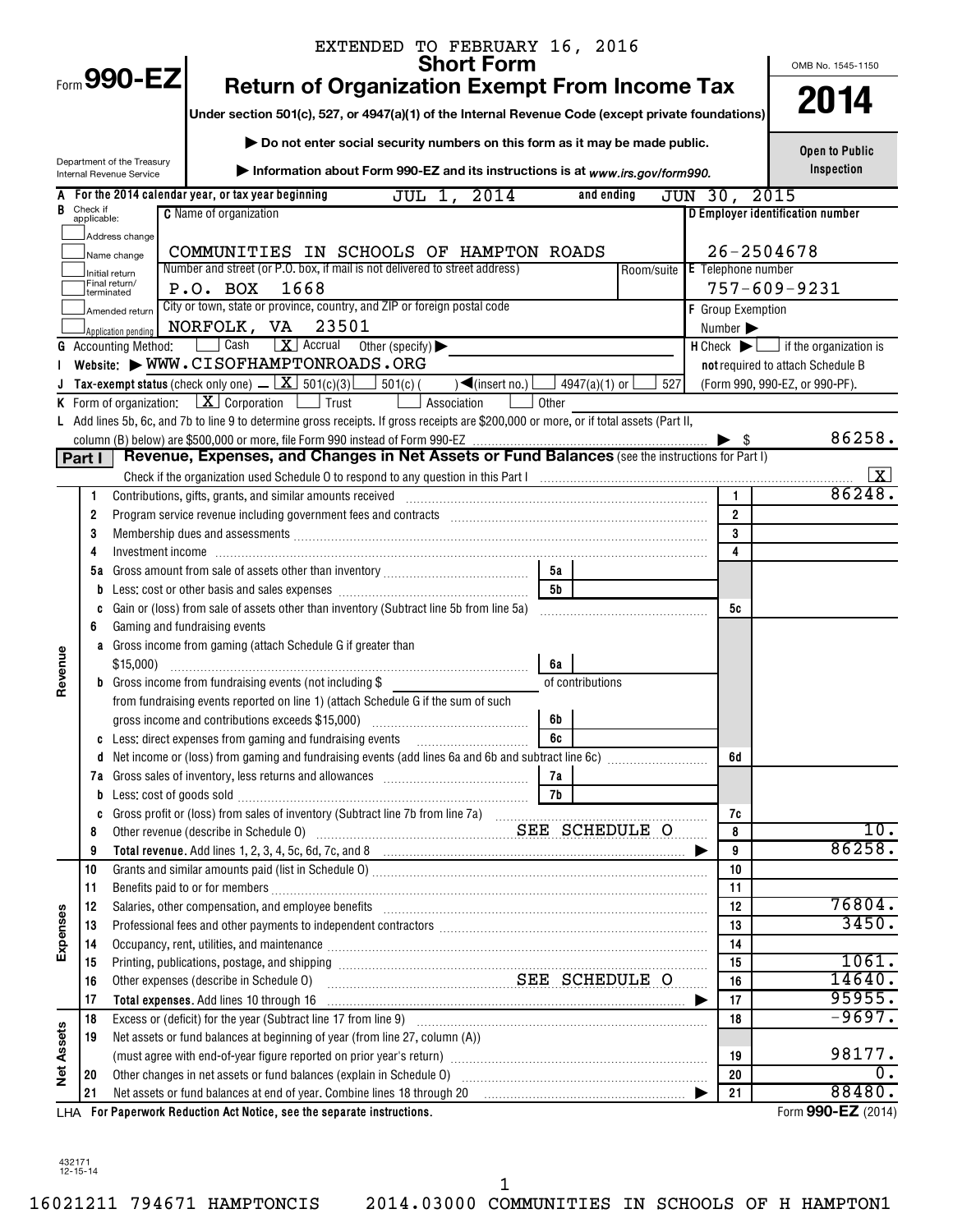|    | COMMUNITIES IN SCHOOLS OF HAMPTON ROADS<br>Form 990-EZ (2014)                                                                                               |                     |                                       | $26 - 2504678$                       |          | Page 2                                                     |
|----|-------------------------------------------------------------------------------------------------------------------------------------------------------------|---------------------|---------------------------------------|--------------------------------------|----------|------------------------------------------------------------|
|    | <b>Balance Sheets</b> (see the instructions for Part II)<br>Part II                                                                                         |                     |                                       |                                      |          |                                                            |
|    | Check if the organization used Schedule O to respond to any question in this Part II                                                                        |                     |                                       |                                      |          | X                                                          |
|    |                                                                                                                                                             |                     | (A) Beginning of year                 |                                      |          | (B) End of year                                            |
| 22 |                                                                                                                                                             |                     | 99791.                                | 22                                   |          | 122706.                                                    |
| 23 | Land and buildings [11] manufactured and and buildings [11] manufactured and buildings [11] manufactured and buildings                                      |                     |                                       | 23                                   |          |                                                            |
| 24 | Other assets (describe in Schedule 0) _______ SEE SCHEDULE O                                                                                                |                     | 4983.                                 | 24                                   |          | 2731.                                                      |
| 25 | Total assets <b>contract the contract of the contract of a</b>                                                                                              |                     | 104774.                               | 25                                   |          | 125437.                                                    |
| 26 | Total liabilities (describe in Schedule 0) SEE SCHEDULE O                                                                                                   |                     | 6597.                                 | 26                                   |          | 36957.                                                     |
| 27 | Net assets or fund balances (line 27 of column (B) must agree with line 21)                                                                                 |                     | 98177.                                | 27                                   |          | 88480.                                                     |
|    | Part III   Statement of Program Service Accomplishments (see the instructions for Part III)                                                                 |                     |                                       |                                      |          | <b>Expenses</b>                                            |
|    | Check if the organization used Schedule O to respond to any question in this Part III                                                                       |                     |                                       | X                                    |          | (Required for section                                      |
|    | What is the organization's primary exempt purpose? SEE SCHEDULE O                                                                                           |                     |                                       |                                      |          | $501(c)(3)$ and $501(c)(4)$<br>organizations; optional for |
|    | Describe the organization's program service accomplishments for each of its three largest program services, as measured by expenses. In a clear and concise |                     |                                       |                                      | others.) |                                                            |
|    | manner, describe the services provided, the number of persons benefited, and other relevant information for each program title.                             |                     |                                       |                                      |          |                                                            |
| 28 | SEE SCHEDULE O                                                                                                                                              |                     |                                       |                                      |          |                                                            |
|    |                                                                                                                                                             |                     |                                       |                                      |          |                                                            |
|    |                                                                                                                                                             |                     |                                       |                                      |          |                                                            |
|    |                                                                                                                                                             |                     |                                       | 28a                                  |          | 60148.                                                     |
|    | (Grants \$                                                                                                                                                  |                     |                                       |                                      |          |                                                            |
| 29 |                                                                                                                                                             |                     |                                       |                                      |          |                                                            |
|    |                                                                                                                                                             |                     |                                       |                                      |          |                                                            |
|    |                                                                                                                                                             |                     |                                       |                                      |          |                                                            |
|    | (Grants \$                                                                                                                                                  |                     |                                       | 29a                                  |          |                                                            |
| 30 |                                                                                                                                                             |                     |                                       |                                      |          |                                                            |
|    |                                                                                                                                                             |                     |                                       |                                      |          |                                                            |
|    |                                                                                                                                                             |                     |                                       |                                      |          |                                                            |
|    | (Grants \$                                                                                                                                                  |                     |                                       | 30a                                  |          |                                                            |
|    |                                                                                                                                                             |                     |                                       |                                      |          |                                                            |
|    | (Grants \$                                                                                                                                                  |                     |                                       | 31a                                  |          |                                                            |
|    | 32 Total program service expenses (add lines 28a through 31a)                                                                                               |                     |                                       | 32                                   |          | 60148.                                                     |
|    |                                                                                                                                                             |                     |                                       |                                      |          |                                                            |
|    | List of Officers, Directors, Trustees, and Key Employees (list each one even if not compensated - see the instructions for Part IV)<br>Part IV              |                     |                                       |                                      |          |                                                            |
|    | Check if the organization used Schedule O to respond to any question in this Part IV                                                                        |                     |                                       |                                      |          |                                                            |
|    |                                                                                                                                                             | (b) Average hours   | (C) Reportable                        | $(d)$ Health benefits,               |          | (e) Estimated                                              |
|    | (a) Name and title                                                                                                                                          | per week devoted to | compensation (Forms<br>W-2/1099-MISC) | contributions to<br>employee benefit |          | amount of other                                            |
|    |                                                                                                                                                             | position            | (if not paid, enter -0-)              | plans, and deferred<br>compensation  |          | compensation                                               |
|    | <b>KURT KONDAS</b>                                                                                                                                          |                     |                                       |                                      |          |                                                            |
|    | <b>CHAIR</b>                                                                                                                                                | 3.00                | 0.                                    |                                      | 0.       | 0.                                                         |
|    | DR. KIM BOVEE                                                                                                                                               |                     |                                       |                                      |          |                                                            |
|    | <b>BOARD MEMBER</b>                                                                                                                                         | 1.00                | 0.                                    |                                      | 0.       | 0.                                                         |
|    | <b>KENITA BOWERS</b>                                                                                                                                        |                     |                                       |                                      |          |                                                            |
|    | <b>TREASURER</b>                                                                                                                                            | 1.00                | 0.                                    |                                      | 0.       | $\boldsymbol{0}$ .                                         |
|    | <b>KAREN KENNEDY</b>                                                                                                                                        |                     |                                       |                                      |          |                                                            |
|    | <b>BOARD MEMBER</b>                                                                                                                                         | 1.00                | 0.                                    |                                      | 0.       | $\mathbf 0$ .                                              |
|    | DR. MARIE SHEPHERD                                                                                                                                          |                     |                                       |                                      |          |                                                            |
|    | <b>BOARD MEMBER</b>                                                                                                                                         | 1.00                | 0.                                    |                                      | 0.       |                                                            |
|    | <b>JAY STEER</b>                                                                                                                                            |                     |                                       |                                      |          | $\mathbf 0$ .                                              |
|    |                                                                                                                                                             |                     |                                       |                                      |          |                                                            |
|    | <b>BOARD MEMBER</b>                                                                                                                                         | 1.00                | 0.                                    |                                      | 0.       | $\mathbf 0$ .                                              |
|    | THE HONORABLE WINSHIP TOWER                                                                                                                                 |                     |                                       |                                      |          |                                                            |
|    | <b>BOARD MEMBER</b>                                                                                                                                         | 1.00                | 0.                                    |                                      | 0.       | $\mathbf 0$ .                                              |
|    | CYNDI TYMOFF                                                                                                                                                |                     |                                       |                                      |          |                                                            |
|    | <b>BOARD MEMBER</b>                                                                                                                                         | 1.00                | $\mathbf 0$ .                         |                                      | 0.       | $\mathbf 0$ .                                              |
|    | DR. LINDA SHIFFLETTE                                                                                                                                        |                     |                                       |                                      |          |                                                            |
|    | <b>BOARD MEMBER</b>                                                                                                                                         | 1.00                | 0.                                    |                                      | 0.       | $\mathbf 0$ .                                              |
|    | RICHARD MIKE                                                                                                                                                |                     |                                       |                                      |          |                                                            |
|    | <b>BOARD MEMBER</b>                                                                                                                                         | 1.00                | 0.                                    |                                      | 0.       | $\mathbf 0$ .                                              |
|    | DR. WINSTON ODOM                                                                                                                                            |                     |                                       |                                      |          |                                                            |
|    | <b>BOARD MEMBER</b>                                                                                                                                         | 1.00                | О.                                    |                                      | 0.       | $\mathbf 0$ .                                              |
|    |                                                                                                                                                             |                     |                                       |                                      |          |                                                            |
|    |                                                                                                                                                             |                     |                                       |                                      |          |                                                            |
|    | 432172 12-15-14                                                                                                                                             | $\overline{2}$      |                                       |                                      |          | Form 990-EZ (2014)                                         |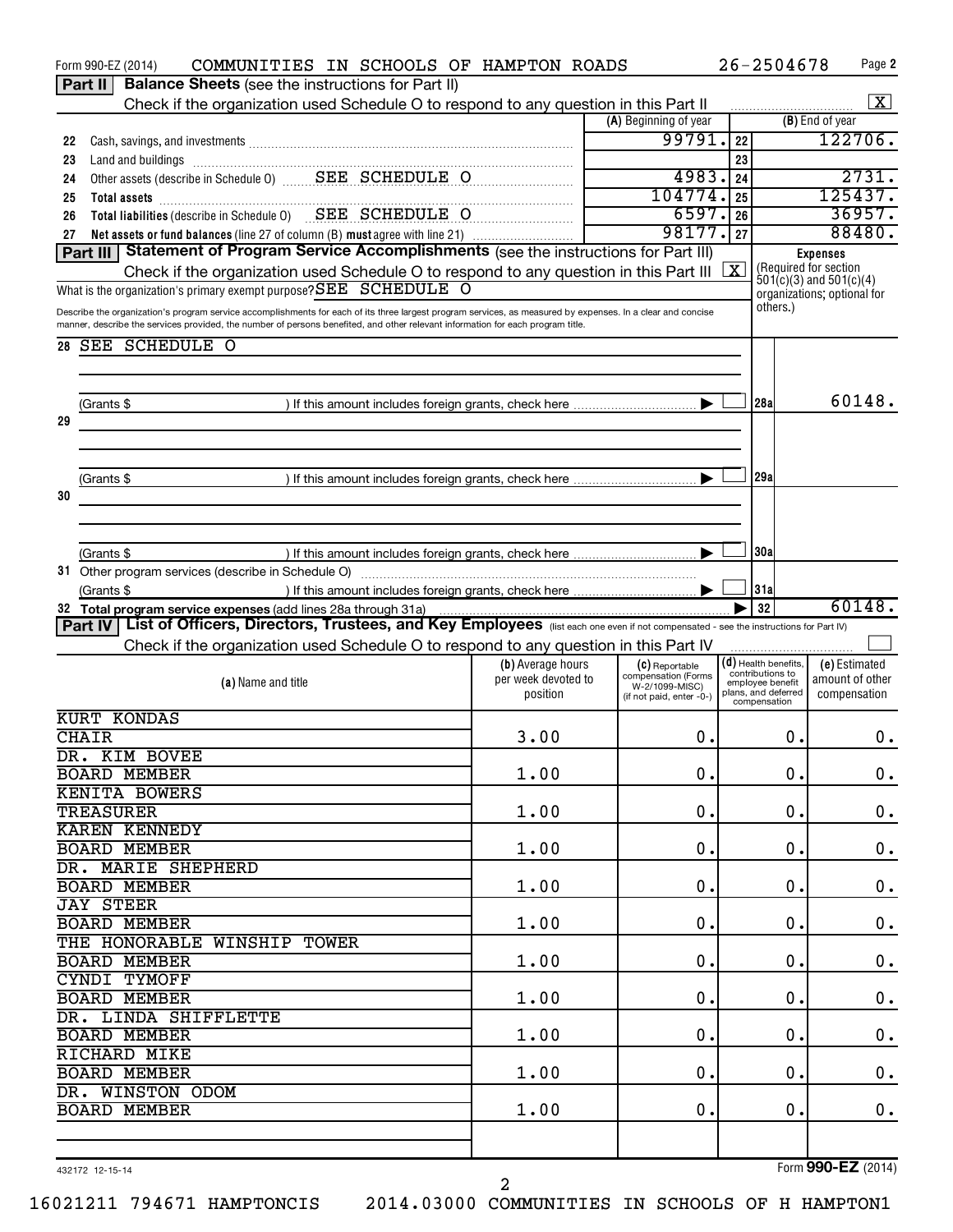Form 990-EZ (2014) COMMUNITIES IN SCHOOLS OF HAMPTON ROADS  $26-2504678$  Page

**3**

|    | Part V<br>Other Information (Note the Schedule A and personal benefit contract statement requirements in the<br>instructions for Part V) Check if the organization used Sch. O to respond to any question in this Part V                                                           |                 |         | $\vert X \vert$         |
|----|------------------------------------------------------------------------------------------------------------------------------------------------------------------------------------------------------------------------------------------------------------------------------------|-----------------|---------|-------------------------|
|    |                                                                                                                                                                                                                                                                                    |                 |         | Yes No                  |
| 33 | Did the organization engage in any significant activity not previously reported to the IRS? If "Yes," provide a detailed description of each                                                                                                                                       |                 |         |                         |
|    | activity in Schedule O                                                                                                                                                                                                                                                             | 33              |         | X                       |
| 34 | Were any significant changes made to the organizing or governing documents? If "Yes," attach a conformed copy of the amended                                                                                                                                                       |                 |         | х                       |
|    | documents if they reflect a change to the organization's name. Otherwise, explain the change on Schedule O (see instructions)<br>35a Did the organization have unrelated business gross income of \$1,000 or more during the year from business activities (such as those reported | 34              |         |                         |
|    |                                                                                                                                                                                                                                                                                    | 35a             |         | X                       |
|    |                                                                                                                                                                                                                                                                                    | 35 <sub>b</sub> | N/R     |                         |
|    | c Was the organization a section 501(c)(4), 501(c)(5), or 501(c)(6) organization subject to section 6033(e) notice, reporting, and proxy tax                                                                                                                                       |                 |         |                         |
|    |                                                                                                                                                                                                                                                                                    | 35c             |         | х                       |
| 36 | Did the organization undergo a liquidation, dissolution, termination, or significant disposition of net assets during the year? If "Yes,"                                                                                                                                          |                 |         |                         |
|    |                                                                                                                                                                                                                                                                                    | 36              |         | х                       |
|    | 0.                                                                                                                                                                                                                                                                                 |                 |         |                         |
|    |                                                                                                                                                                                                                                                                                    | 37 <sub>b</sub> |         | х                       |
|    | 38 a Did the organization borrow from, or make any loans to, any officer, director, trustee, or key employee or were any such loans made                                                                                                                                           |                 |         |                         |
|    |                                                                                                                                                                                                                                                                                    | 38a             |         | х                       |
|    | N/A<br>38 <sub>b</sub>                                                                                                                                                                                                                                                             |                 |         |                         |
| 39 | Section 501(c)(7) organizations. Enter:<br>N/A<br>39a                                                                                                                                                                                                                              |                 |         |                         |
|    | N/A<br>39b                                                                                                                                                                                                                                                                         |                 |         |                         |
|    | 40a Section 501(c)(3) organizations. Enter amount of tax imposed on the organization during the year under:                                                                                                                                                                        |                 |         |                         |
|    | $0 \cdot$ ; section 4912 $\bullet$ 0 $\cdot$ ; section 4955 $\bullet$<br>0.<br>section $4911$                                                                                                                                                                                      |                 |         |                         |
|    | <b>b</b> Section $501(c)(3)$ , $501(c)(4)$ , and $501(c)(29)$ organizations. Did the organization engage in any section 4958 excess benefit                                                                                                                                        |                 |         |                         |
|    | transaction during the year, or did it engage in an excess benefit transaction in a prior year that has not been reported on any                                                                                                                                                   |                 |         |                         |
|    |                                                                                                                                                                                                                                                                                    | 40b             |         | х                       |
|    | c Section 501(c)(3), 501(c)(4), and 501(c)(29) organizations. Enter amount of tax imposed on                                                                                                                                                                                       |                 |         |                         |
|    | 0.<br>organization managers or disqualified persons during the year under sections 4912, 4955, and 4958                                                                                                                                                                            |                 |         |                         |
|    | d Section 501(c)(3), 501(c)(4), and 501(c)(29) organizations. Enter amount of tax on line 40c reimbursed                                                                                                                                                                           |                 |         |                         |
|    | 0.<br>by the organization                                                                                                                                                                                                                                                          |                 |         |                         |
|    | e All organizations. At any time during the tax year, was the organization a party to a prohibited tax shelter                                                                                                                                                                     |                 |         |                         |
|    | transaction? If "Yes," complete Form 8886-T                                                                                                                                                                                                                                        | 40 <sub>e</sub> |         | х                       |
|    | 41 List the states with which a copy of this return is filed $\blacktriangleright$ VA                                                                                                                                                                                              |                 |         |                         |
|    | Telephone no. ▶ 757-609-9231<br>42a The organization's books are in care of $\blacktriangleright$ THE ORGANIZATION<br>$ZIP + 4$ 23501                                                                                                                                              |                 |         |                         |
|    | Located at $\blacktriangleright$ P.O. BOX 1668, NORFOLK, VA                                                                                                                                                                                                                        |                 |         |                         |
|    | <b>b</b> At any time during the calendar year, did the organization have an interest in or a signature or other authority<br>over a financial account in a foreign country (such as a bank account, securities account, or other financial                                         |                 | Yes No  |                         |
|    | account)?                                                                                                                                                                                                                                                                          | 42b             |         | $\overline{\mathbf{X}}$ |
|    | If "Yes," enter the name of the foreign country: $\blacktriangleright$                                                                                                                                                                                                             |                 |         |                         |
|    | See the instructions for exceptions and filing requirements for FinCEN Form 114, Report of Foreign Bank and Financial Accounts (FBAR).                                                                                                                                             |                 |         |                         |
|    |                                                                                                                                                                                                                                                                                    | 42c             |         | х                       |
|    | If "Yes," enter the name of the foreign country: $\blacktriangleright$                                                                                                                                                                                                             |                 |         |                         |
| 43 | Section 4947(a)(1) nonexempt charitable trusts filing Form 990-EZ in lieu of Form 1041 - Check here manufactured and the manufactured with the section 4947(a)(1) nonexempt charitable trusts filing Form 990-EZ in lieu of Fo                                                     |                 |         |                         |
|    |                                                                                                                                                                                                                                                                                    | N/A             |         |                         |
|    |                                                                                                                                                                                                                                                                                    |                 |         |                         |
|    |                                                                                                                                                                                                                                                                                    |                 | Yes  No |                         |
|    | 44 a Did the organization maintain any donor advised funds during the year? If "Yes," Form 990 must be completed instead of                                                                                                                                                        |                 |         |                         |
|    | Form 990-EZ                                                                                                                                                                                                                                                                        | 44a             |         | х                       |
|    | <b>b</b> Did the organization operate one or more hospital facilities during the year? If "Yes," Form 990 must be completed instead                                                                                                                                                |                 |         | х                       |
|    |                                                                                                                                                                                                                                                                                    | 44b<br>44c      |         | $\overline{\mathbf{X}}$ |
|    | d If "Yes" to line 44c, has the organization filed a Form 720 to report these payments? If "No," provide an explanation                                                                                                                                                            |                 |         |                         |
|    | in Schedule O                                                                                                                                                                                                                                                                      | 44d             |         |                         |
|    |                                                                                                                                                                                                                                                                                    | 45a             |         | x                       |
|    | <b>b</b> Did the organization receive any payment from or engage in any transaction with a controlled entity within the meaning of section                                                                                                                                         |                 |         |                         |
|    |                                                                                                                                                                                                                                                                                    |                 |         |                         |
|    |                                                                                                                                                                                                                                                                                    | 45b             |         |                         |

3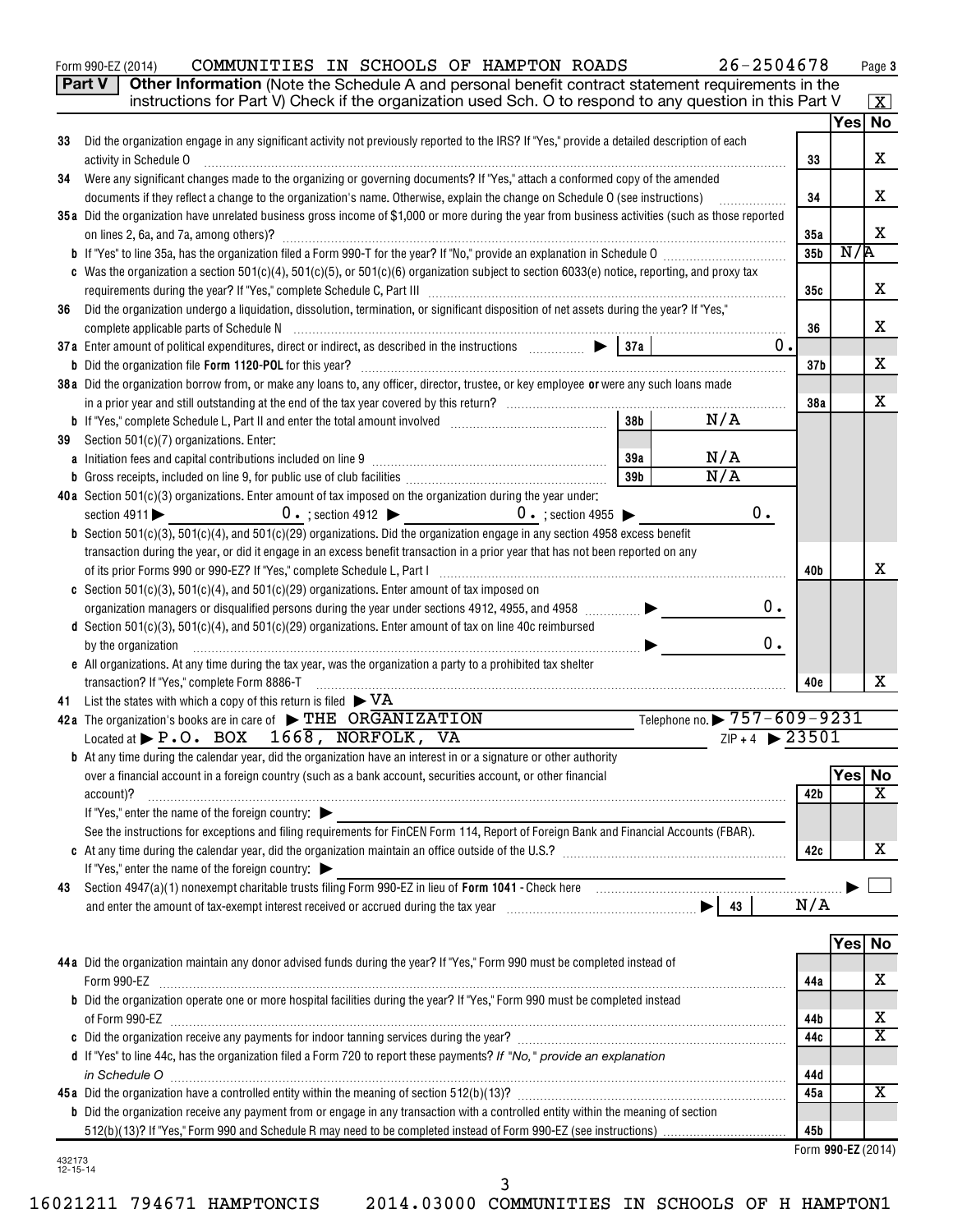| Form 990-EZ (2014) | COMMUNITIES IN SCHOOLS OF HAMPTON ROADS                                                                                                                                                                                                                    |                      |             |                     |                                       | $26 - 2504678$                         |                    | Page 4                                           |
|--------------------|------------------------------------------------------------------------------------------------------------------------------------------------------------------------------------------------------------------------------------------------------------|----------------------|-------------|---------------------|---------------------------------------|----------------------------------------|--------------------|--------------------------------------------------|
|                    |                                                                                                                                                                                                                                                            |                      |             |                     |                                       |                                        |                    | Yes No                                           |
| 46                 | Did the organization engage, directly or indirectly, in political campaign activities on behalf of or in opposition to candidates for public office?                                                                                                       |                      |             |                     |                                       |                                        |                    |                                                  |
|                    | If "Yes," complete Schedule C, Part I with the commission of the comparison of the complete Schedule C, Part I                                                                                                                                             |                      |             |                     |                                       |                                        | 46                 | X                                                |
| <b>Part VI</b>     | Section 501(c)(3) organizations only                                                                                                                                                                                                                       |                      |             |                     |                                       |                                        |                    |                                                  |
|                    | All section 501(c)(3) organizations must answer questions 47-49b and 52, and complete the tables for lines 50 and 51.                                                                                                                                      |                      |             |                     |                                       |                                        |                    |                                                  |
|                    |                                                                                                                                                                                                                                                            |                      |             |                     |                                       |                                        |                    |                                                  |
|                    |                                                                                                                                                                                                                                                            |                      |             |                     |                                       |                                        | Yes                | <b>No</b>                                        |
| 47                 | Did the organization engage in lobbying activities or have a section 501(h) election in effect during the tax year? If "Yes," complete Sch. C, Part II                                                                                                     |                      |             |                     |                                       |                                        | 47                 | $\overline{\text{x}}$<br>$\overline{\texttt{x}}$ |
| 48                 |                                                                                                                                                                                                                                                            |                      |             |                     |                                       |                                        | 48                 | $\overline{\mathtt{x}}$                          |
|                    |                                                                                                                                                                                                                                                            |                      |             |                     |                                       |                                        | 49a                |                                                  |
|                    |                                                                                                                                                                                                                                                            |                      |             |                     |                                       |                                        | 49b                |                                                  |
| 50                 | Complete this table for the organization's five highest compensated employees (other than officers, directors, trustees and key employees) who each received more<br>than \$100,000 of compensation from the organization. If there is none, enter "None." |                      |             |                     |                                       |                                        |                    |                                                  |
|                    | (a) Name and title of each employee                                                                                                                                                                                                                        |                      |             | (b) Average hours   |                                       | (d) Health benefits,                   |                    | (e) Estimated                                    |
|                    |                                                                                                                                                                                                                                                            |                      |             | per week devoted to | (C) Reportable<br>compensation (Forms | contributions to<br>employee benefit   |                    | amount of other                                  |
|                    | <b>NONE</b>                                                                                                                                                                                                                                                |                      |             | position            | W-2/1099-MISC)                        | plans, and deferred<br>compensation    |                    | compensation                                     |
|                    |                                                                                                                                                                                                                                                            |                      |             |                     |                                       |                                        |                    |                                                  |
|                    |                                                                                                                                                                                                                                                            |                      |             |                     |                                       |                                        |                    |                                                  |
|                    |                                                                                                                                                                                                                                                            |                      |             |                     |                                       |                                        |                    |                                                  |
|                    |                                                                                                                                                                                                                                                            |                      |             |                     |                                       |                                        |                    |                                                  |
|                    |                                                                                                                                                                                                                                                            |                      |             |                     |                                       |                                        |                    |                                                  |
|                    |                                                                                                                                                                                                                                                            |                      |             |                     |                                       |                                        |                    |                                                  |
|                    |                                                                                                                                                                                                                                                            |                      |             |                     |                                       |                                        |                    |                                                  |
|                    |                                                                                                                                                                                                                                                            |                      |             |                     |                                       |                                        |                    |                                                  |
|                    |                                                                                                                                                                                                                                                            |                      |             |                     |                                       |                                        |                    |                                                  |
|                    |                                                                                                                                                                                                                                                            |                      |             |                     |                                       |                                        |                    |                                                  |
|                    | NONE<br>organization. If there is none, enter "None."<br>(a) Name and business address of each independent contractor                                                                                                                                      |                      |             |                     | (b) Type of service                   |                                        | (c) Compensation   |                                                  |
|                    |                                                                                                                                                                                                                                                            |                      |             |                     |                                       |                                        |                    |                                                  |
|                    |                                                                                                                                                                                                                                                            |                      |             |                     |                                       |                                        |                    |                                                  |
|                    |                                                                                                                                                                                                                                                            |                      |             |                     |                                       |                                        |                    |                                                  |
|                    |                                                                                                                                                                                                                                                            |                      |             |                     |                                       |                                        |                    |                                                  |
|                    |                                                                                                                                                                                                                                                            |                      |             |                     |                                       |                                        |                    |                                                  |
| d                  |                                                                                                                                                                                                                                                            |                      |             |                     |                                       |                                        |                    |                                                  |
| 52                 | Did the organization complete Schedule A? Note. All section 501(c)(3) organizations must attach a                                                                                                                                                          |                      |             |                     |                                       |                                        |                    |                                                  |
|                    |                                                                                                                                                                                                                                                            |                      |             |                     |                                       |                                        | $\overline{X}$ Yes | No                                               |
|                    | Under penalties of perjury, I declare that I have examined this return, including accompanying schedules and statements, and to the best of my knowledge and belief, it is                                                                                 |                      |             |                     |                                       |                                        |                    |                                                  |
|                    | true, correct, and complete. Declaration of preparer (other than officer) is based on all information of which preparer has any knowledge.                                                                                                                 |                      |             |                     |                                       |                                        |                    |                                                  |
|                    |                                                                                                                                                                                                                                                            |                      |             |                     |                                       |                                        |                    |                                                  |
| Sign               | Signature of officer                                                                                                                                                                                                                                       |                      |             |                     |                                       | Date                                   |                    |                                                  |
| <b>Here</b>        | KURT KONDAS, CHAIR<br>Type or print name and title                                                                                                                                                                                                         |                      |             |                     |                                       |                                        |                    |                                                  |
|                    | Print/Type preparer's name                                                                                                                                                                                                                                 | Preparer's signature |             | Date                | Check<br>X<br>self-employed           | <b>PTIN</b><br>ा                       |                    |                                                  |
| Paid               |                                                                                                                                                                                                                                                            |                      |             |                     |                                       |                                        | P00446817          |                                                  |
| Preparer           | SHARON HART<br>Firm's name FRANK J. BARCALOW, CPA,                                                                                                                                                                                                         |                      | <b>PLLC</b> |                     |                                       | Firm's EIN $\triangleright$ 45-5310918 |                    |                                                  |
| <b>Use Only</b>    | Firm's address > 108 WESTCHESTER                                                                                                                                                                                                                           |                      |             |                     |                                       | $804 - 644 - 2141$                     |                    |                                                  |
|                    | WILLIAMBURG, VA 23188                                                                                                                                                                                                                                      |                      |             |                     | Phone no.                             |                                        |                    |                                                  |
|                    |                                                                                                                                                                                                                                                            |                      |             |                     |                                       |                                        | Yes                | No                                               |
|                    |                                                                                                                                                                                                                                                            |                      |             |                     |                                       |                                        |                    |                                                  |
|                    |                                                                                                                                                                                                                                                            |                      |             |                     |                                       |                                        | Form 990-EZ (2014) |                                                  |

432174 12-15-14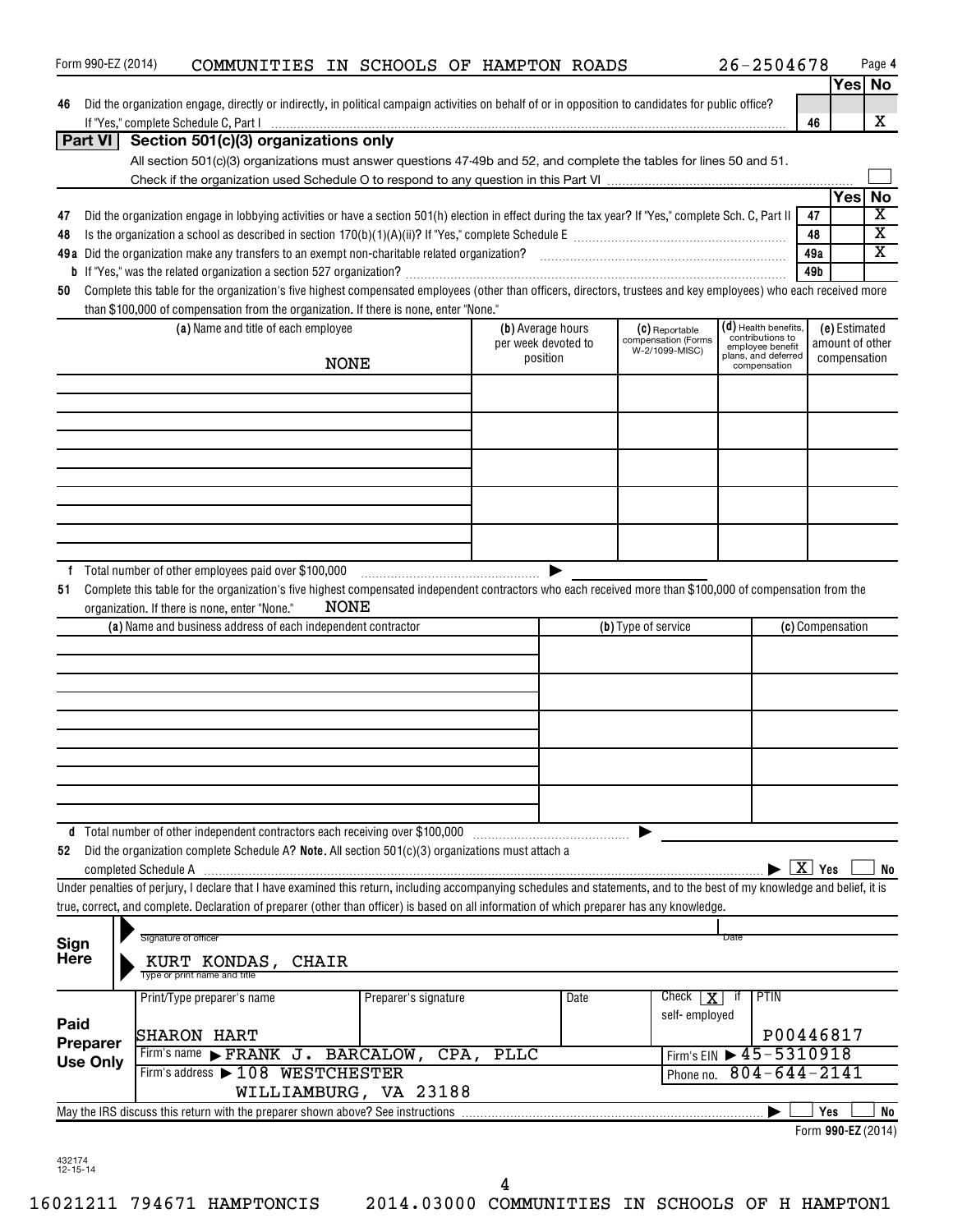|  | <b>SCHEDULE A</b> |  |
|--|-------------------|--|
|  |                   |  |

# Form 990 or 990-EZ) **Public Charity Status and Public Support**<br>
Complete if the organization is a section 501(c)(3) organization or a section<br> **2014**

**4947(a)(1) nonexempt charitable trust.**

**| Attach to Form 990 or Form 990-EZ.** 

| <b>Open to Public</b><br><b>Inspection</b> |  |
|--------------------------------------------|--|

OMB No. 1545-0047

| Department of the Treasury | $\blacktriangleright$ Attach to Form 990 or Form 990-EZ.                                   |
|----------------------------|--------------------------------------------------------------------------------------------|
| Internal Revenue Service   | Information about Schedule A (Form 990 or 990-EZ) and its instructions is at www.irs.gov/f |
|                            |                                                                                            |

|              |                                                                   | internal Revenue Service                    |  |                                                                          | Information about Schedule A (Form 990 or 990-EZ) and its instructions is at www.irs.gov/form990.                                          |                                       |    |                        |  | <b>Inspection</b>                                                                                                                             |
|--------------|-------------------------------------------------------------------|---------------------------------------------|--|--------------------------------------------------------------------------|--------------------------------------------------------------------------------------------------------------------------------------------|---------------------------------------|----|------------------------|--|-----------------------------------------------------------------------------------------------------------------------------------------------|
|              | Name of the organization<br><b>Employer identification number</b> |                                             |  |                                                                          |                                                                                                                                            |                                       |    |                        |  |                                                                                                                                               |
|              |                                                                   |                                             |  |                                                                          | COMMUNITIES IN SCHOOLS OF HAMPTON ROADS                                                                                                    |                                       |    |                        |  | 26-2504678                                                                                                                                    |
|              | <b>Part I</b>                                                     |                                             |  |                                                                          | Reason for Public Charity Status (All organizations must complete this part.) See instructions.                                            |                                       |    |                        |  |                                                                                                                                               |
|              |                                                                   |                                             |  |                                                                          | The organization is not a private foundation because it is: (For lines 1 through 11, check only one box.)                                  |                                       |    |                        |  |                                                                                                                                               |
| 1.           |                                                                   |                                             |  |                                                                          | A church, convention of churches, or association of churches described in section 170(b)(1)(A)(i).                                         |                                       |    |                        |  |                                                                                                                                               |
| 2            |                                                                   |                                             |  | A school described in section 170(b)(1)(A)(ii). (Attach Schedule E.)     |                                                                                                                                            |                                       |    |                        |  |                                                                                                                                               |
| 3            |                                                                   |                                             |  |                                                                          | A hospital or a cooperative hospital service organization described in section 170(b)(1)(A)(iii).                                          |                                       |    |                        |  |                                                                                                                                               |
| 4            |                                                                   |                                             |  |                                                                          | A medical research organization operated in conjunction with a hospital described in section 170(b)(1)(A)(iii). Enter the hospital's name, |                                       |    |                        |  |                                                                                                                                               |
|              |                                                                   | city, and state:                            |  |                                                                          |                                                                                                                                            |                                       |    |                        |  |                                                                                                                                               |
| 5            |                                                                   |                                             |  |                                                                          | An organization operated for the benefit of a college or university owned or operated by a governmental unit described in                  |                                       |    |                        |  |                                                                                                                                               |
|              |                                                                   |                                             |  | section 170(b)(1)(A)(iv). (Complete Part II.)                            |                                                                                                                                            |                                       |    |                        |  |                                                                                                                                               |
| 6            |                                                                   |                                             |  |                                                                          | A federal, state, or local government or governmental unit described in section 170(b)(1)(A)(v).                                           |                                       |    |                        |  |                                                                                                                                               |
| $\mathbf{7}$ | <u>x  </u>                                                        |                                             |  |                                                                          | An organization that normally receives a substantial part of its support from a governmental unit or from the general public described in  |                                       |    |                        |  |                                                                                                                                               |
|              |                                                                   |                                             |  | section 170(b)(1)(A)(vi). (Complete Part II.)                            |                                                                                                                                            |                                       |    |                        |  |                                                                                                                                               |
| 8            |                                                                   |                                             |  |                                                                          | A community trust described in section 170(b)(1)(A)(vi). (Complete Part II.)                                                               |                                       |    |                        |  |                                                                                                                                               |
| 9            |                                                                   |                                             |  |                                                                          | An organization that normally receives: (1) more than 33 1/3% of its support from contributions, membership fees, and gross receipts from  |                                       |    |                        |  |                                                                                                                                               |
|              |                                                                   |                                             |  |                                                                          |                                                                                                                                            |                                       |    |                        |  | activities related to its exempt functions - subject to certain exceptions, and (2) no more than 33 1/3% of its support from gross investment |
|              |                                                                   |                                             |  |                                                                          | income and unrelated business taxable income (less section 511 tax) from businesses acquired by the organization after June 30, 1975.      |                                       |    |                        |  |                                                                                                                                               |
|              |                                                                   |                                             |  | See section 509(a)(2). (Complete Part III.)                              |                                                                                                                                            |                                       |    |                        |  |                                                                                                                                               |
| 10           |                                                                   |                                             |  |                                                                          | An organization organized and operated exclusively to test for public safety. See section 509(a)(4).                                       |                                       |    |                        |  |                                                                                                                                               |
| 11           |                                                                   |                                             |  |                                                                          | An organization organized and operated exclusively for the benefit of, to perform the functions of, or to carry out the purposes of one or |                                       |    |                        |  |                                                                                                                                               |
|              |                                                                   |                                             |  |                                                                          | more publicly supported organizations described in section 509(a)(1) or section 509(a)(2). See section 509(a)(3). Check the box in         |                                       |    |                        |  |                                                                                                                                               |
|              |                                                                   |                                             |  |                                                                          | lines 11a through 11d that describes the type of supporting organization and complete lines 11e, 11f, and 11g.                             |                                       |    |                        |  |                                                                                                                                               |
| а            |                                                                   |                                             |  |                                                                          | <b>Type I.</b> A supporting organization operated, supervised, or controlled by its supported organization(s), typically by giving         |                                       |    |                        |  |                                                                                                                                               |
|              |                                                                   |                                             |  |                                                                          | the supported organization(s) the power to regularly appoint or elect a majority of the directors or trustees of the supporting            |                                       |    |                        |  |                                                                                                                                               |
|              |                                                                   |                                             |  | organization. You must complete Part IV, Sections A and B.               |                                                                                                                                            |                                       |    |                        |  |                                                                                                                                               |
| b            |                                                                   |                                             |  |                                                                          | Type II. A supporting organization supervised or controlled in connection with its supported organization(s), by having                    |                                       |    |                        |  |                                                                                                                                               |
|              |                                                                   |                                             |  | organization(s). You must complete Part IV, Sections A and C.            | control or management of the supporting organization vested in the same persons that control or manage the supported                       |                                       |    |                        |  |                                                                                                                                               |
|              |                                                                   |                                             |  |                                                                          | Type III functionally integrated. A supporting organization operated in connection with, and functionally integrated with,                 |                                       |    |                        |  |                                                                                                                                               |
| с            |                                                                   |                                             |  |                                                                          | its supported organization(s) (see instructions). You must complete Part IV, Sections A, D, and E.                                         |                                       |    |                        |  |                                                                                                                                               |
| d            |                                                                   |                                             |  |                                                                          | Type III non-functionally integrated. A supporting organization operated in connection with its supported organization(s)                  |                                       |    |                        |  |                                                                                                                                               |
|              |                                                                   |                                             |  |                                                                          | that is not functionally integrated. The organization generally must satisfy a distribution requirement and an attentiveness               |                                       |    |                        |  |                                                                                                                                               |
|              |                                                                   |                                             |  |                                                                          | requirement (see instructions). You must complete Part IV, Sections A and D, and Part V.                                                   |                                       |    |                        |  |                                                                                                                                               |
| е            |                                                                   |                                             |  |                                                                          | Check this box if the organization received a written determination from the IRS that it is a Type I, Type II, Type III                    |                                       |    |                        |  |                                                                                                                                               |
|              |                                                                   |                                             |  |                                                                          | functionally integrated, or Type III non-functionally integrated supporting organization.                                                  |                                       |    |                        |  |                                                                                                                                               |
|              |                                                                   | Enter the number of supported organizations |  |                                                                          |                                                                                                                                            |                                       |    |                        |  |                                                                                                                                               |
|              |                                                                   |                                             |  | g Provide the following information about the supported organization(s). |                                                                                                                                            |                                       |    |                        |  |                                                                                                                                               |
|              |                                                                   | (i) Name of supported                       |  | (ii) EIN                                                                 | (iii) Type of organization                                                                                                                 | (iv) Is the organization              |    | (v) Amount of monetary |  | (vi) Amount of                                                                                                                                |
|              |                                                                   | organization                                |  |                                                                          | (described on lines 1-9<br>above or IRC section                                                                                            | listed in your<br>governing document? |    | support (see           |  | other support (see                                                                                                                            |
|              |                                                                   |                                             |  |                                                                          | (see instructions))                                                                                                                        | Yes                                   | No | Instructions)          |  | Instructions)                                                                                                                                 |
|              |                                                                   |                                             |  |                                                                          |                                                                                                                                            |                                       |    |                        |  |                                                                                                                                               |
|              |                                                                   |                                             |  |                                                                          |                                                                                                                                            |                                       |    |                        |  |                                                                                                                                               |
|              |                                                                   |                                             |  |                                                                          |                                                                                                                                            |                                       |    |                        |  |                                                                                                                                               |
|              |                                                                   |                                             |  |                                                                          |                                                                                                                                            |                                       |    |                        |  |                                                                                                                                               |
|              |                                                                   |                                             |  |                                                                          |                                                                                                                                            |                                       |    |                        |  |                                                                                                                                               |
|              |                                                                   |                                             |  |                                                                          |                                                                                                                                            |                                       |    |                        |  |                                                                                                                                               |
|              |                                                                   |                                             |  |                                                                          |                                                                                                                                            |                                       |    |                        |  |                                                                                                                                               |

**Schedule A (Form 990 or 990-EZ) 2014**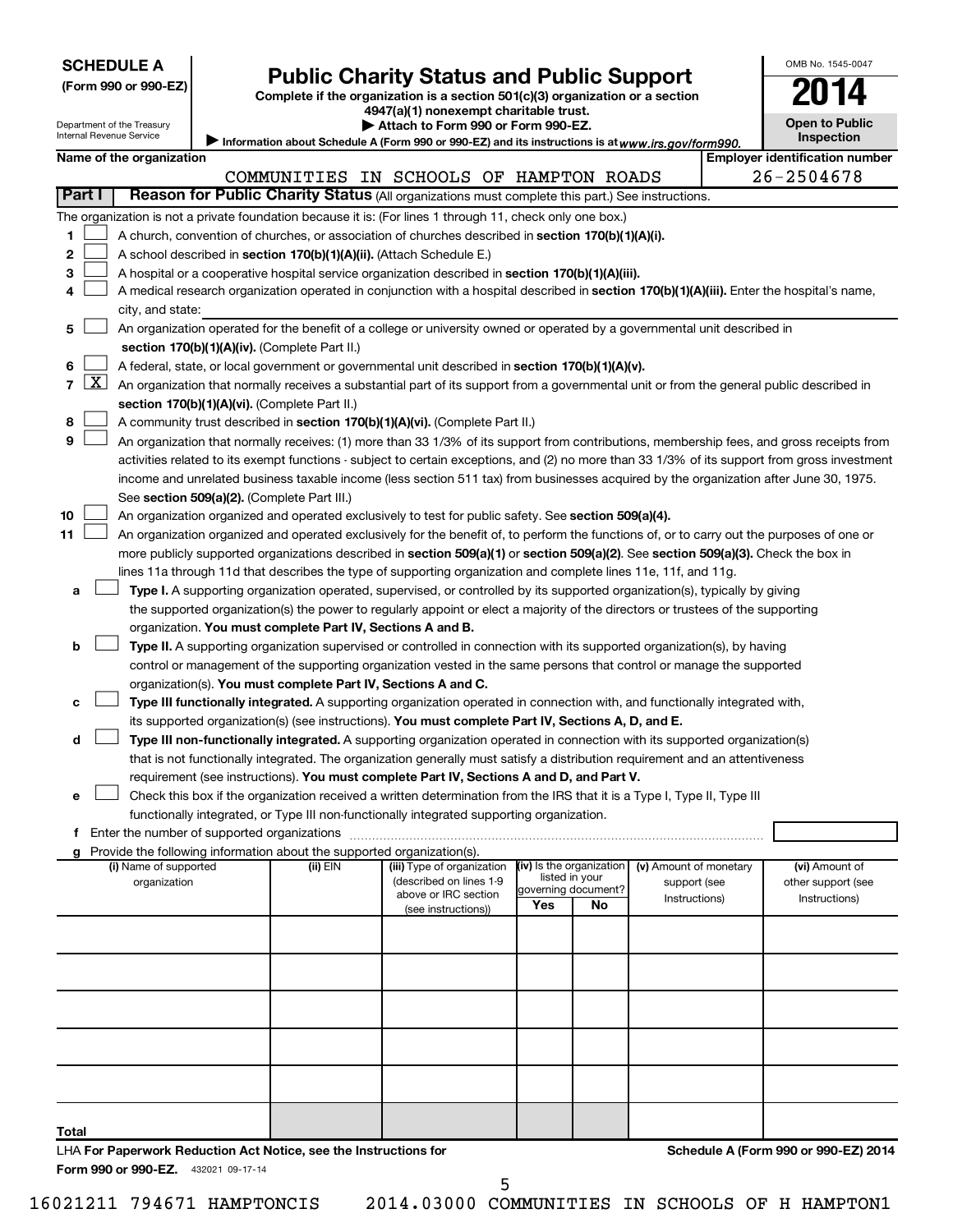### Schedule A (Form 990 or 990-EZ) 2014 COMMUNITIES IN SCHOOLS OF HAMPTON ROADS 26-2504678 <sub>Page 2</sub> **Part II Support Schedule for Organizations Described in Sections 170(b)(1)(A)(iv) and 170(b)(1)(A)(vi)**

(Complete only if you checked the box on line 5, 7, or 8 of Part I or if the organization failed to qualify under Part III. If the organization fails to qualify under the tests listed below, please complete Part III.)

|    | <b>Section A. Public Support</b>                                                                                                                                                                                                                                                                  |          |          |            |            |                                      |                                    |  |  |  |
|----|---------------------------------------------------------------------------------------------------------------------------------------------------------------------------------------------------------------------------------------------------------------------------------------------------|----------|----------|------------|------------|--------------------------------------|------------------------------------|--|--|--|
|    | Calendar year (or fiscal year beginning in)                                                                                                                                                                                                                                                       | (a) 2010 | (b) 2011 | $(c)$ 2012 | $(d)$ 2013 | (e) 2014                             | (f) Total                          |  |  |  |
|    | 1 Gifts, grants, contributions, and                                                                                                                                                                                                                                                               |          |          |            |            |                                      |                                    |  |  |  |
|    | membership fees received. (Do not                                                                                                                                                                                                                                                                 |          |          |            |            |                                      |                                    |  |  |  |
|    | include any "unusual grants.")                                                                                                                                                                                                                                                                    |          |          |            | 105954.    | 86248.                               | 192202.                            |  |  |  |
|    | 2 Tax revenues levied for the organ-                                                                                                                                                                                                                                                              |          |          |            |            |                                      |                                    |  |  |  |
|    | ization's benefit and either paid to                                                                                                                                                                                                                                                              |          |          |            |            |                                      |                                    |  |  |  |
|    | or expended on its behalf                                                                                                                                                                                                                                                                         |          |          |            |            |                                      |                                    |  |  |  |
|    | 3 The value of services or facilities                                                                                                                                                                                                                                                             |          |          |            |            |                                      |                                    |  |  |  |
|    | furnished by a governmental unit to                                                                                                                                                                                                                                                               |          |          |            |            |                                      |                                    |  |  |  |
|    | the organization without charge                                                                                                                                                                                                                                                                   |          |          |            |            |                                      |                                    |  |  |  |
|    | 4 Total. Add lines 1 through 3                                                                                                                                                                                                                                                                    |          |          |            | 105954.    | 86248.                               | 192202.                            |  |  |  |
|    | 5 The portion of total contributions                                                                                                                                                                                                                                                              |          |          |            |            |                                      |                                    |  |  |  |
|    | by each person (other than a                                                                                                                                                                                                                                                                      |          |          |            |            |                                      |                                    |  |  |  |
|    | governmental unit or publicly                                                                                                                                                                                                                                                                     |          |          |            |            |                                      |                                    |  |  |  |
|    | supported organization) included                                                                                                                                                                                                                                                                  |          |          |            |            |                                      |                                    |  |  |  |
|    | on line 1 that exceeds 2% of the                                                                                                                                                                                                                                                                  |          |          |            |            |                                      |                                    |  |  |  |
|    | amount shown on line 11,                                                                                                                                                                                                                                                                          |          |          |            |            |                                      |                                    |  |  |  |
|    | column (f)                                                                                                                                                                                                                                                                                        |          |          |            |            |                                      |                                    |  |  |  |
|    | 6 Public support. Subtract line 5 from line 4.                                                                                                                                                                                                                                                    |          |          |            |            |                                      | 192202.                            |  |  |  |
|    | <b>Section B. Total Support</b>                                                                                                                                                                                                                                                                   |          |          |            |            |                                      |                                    |  |  |  |
|    | Calendar year (or fiscal year beginning in)                                                                                                                                                                                                                                                       | (a) 2010 | (b) 2011 | $(c)$ 2012 | $(d)$ 2013 | (e) 2014                             | (f) Total                          |  |  |  |
|    | 7 Amounts from line 4                                                                                                                                                                                                                                                                             |          |          |            | 105954.    | 86248.                               | 192202.                            |  |  |  |
|    | 8 Gross income from interest,                                                                                                                                                                                                                                                                     |          |          |            |            |                                      |                                    |  |  |  |
|    | dividends, payments received on                                                                                                                                                                                                                                                                   |          |          |            |            |                                      |                                    |  |  |  |
|    | securities loans, rents, royalties                                                                                                                                                                                                                                                                |          |          |            |            |                                      |                                    |  |  |  |
|    | and income from similar sources                                                                                                                                                                                                                                                                   |          |          |            | 8.         | 10.                                  | 18.                                |  |  |  |
|    | <b>9</b> Net income from unrelated business                                                                                                                                                                                                                                                       |          |          |            |            |                                      |                                    |  |  |  |
|    | activities, whether or not the                                                                                                                                                                                                                                                                    |          |          |            |            |                                      |                                    |  |  |  |
|    | business is regularly carried on                                                                                                                                                                                                                                                                  |          |          |            |            |                                      |                                    |  |  |  |
|    | 10 Other income. Do not include gain                                                                                                                                                                                                                                                              |          |          |            |            |                                      |                                    |  |  |  |
|    | or loss from the sale of capital                                                                                                                                                                                                                                                                  |          |          |            |            |                                      |                                    |  |  |  |
|    | assets (Explain in Part VI.)                                                                                                                                                                                                                                                                      |          |          |            |            |                                      |                                    |  |  |  |
|    | 11 Total support. Add lines 7 through 10                                                                                                                                                                                                                                                          |          |          |            |            |                                      | 192220.                            |  |  |  |
|    | <b>12</b> Gross receipts from related activities, etc. (see instructions)                                                                                                                                                                                                                         |          |          |            |            | 12                                   |                                    |  |  |  |
|    | 13 First five years. If the Form 990 is for the organization's first, second, third, fourth, or fifth tax year as a section 501(c)(3)                                                                                                                                                             |          |          |            |            |                                      |                                    |  |  |  |
|    | organization, check this box and stop here <b>construction and construction</b> construction of the state of the state of the state of the state of the state of the state of the state of the state of the state of the state of t<br><b>Section C. Computation of Public Support Percentage</b> |          |          |            |            |                                      |                                    |  |  |  |
|    |                                                                                                                                                                                                                                                                                                   |          |          |            |            |                                      | 99.99                              |  |  |  |
|    |                                                                                                                                                                                                                                                                                                   |          |          |            |            | 14                                   | %<br>99.99                         |  |  |  |
|    |                                                                                                                                                                                                                                                                                                   |          |          |            |            | 15                                   | %                                  |  |  |  |
|    | 16a 33 1/3% support test - 2014. If the organization did not check the box on line 13, and line 14 is 33 1/3% or more, check this box and                                                                                                                                                         |          |          |            |            |                                      | $\blacktriangleright$ $\mathbf{X}$ |  |  |  |
|    | stop here. The organization qualifies as a publicly supported organization manufaction manufacture or the organization manufacture or the organization manufacture or the organization manufacture or the state of the state o                                                                    |          |          |            |            |                                      |                                    |  |  |  |
|    | b 33 1/3% support test - 2013. If the organization did not check a box on line 13 or 16a, and line 15 is 33 1/3% or more, check this box                                                                                                                                                          |          |          |            |            |                                      |                                    |  |  |  |
|    | and stop here. The organization qualifies as a publicly supported organization [11] manuscription manuscription manuscription manuscription manuscription manuscription and starting and starting and starting and starting an                                                                    |          |          |            |            |                                      |                                    |  |  |  |
|    | 17a 10% -facts-and-circumstances test - 2014. If the organization did not check a box on line 13, 16a, or 16b, and line 14 is 10% or more,<br>and if the organization meets the "facts-and-circumstances" test, check this box and stop here. Explain in Part VI how the organization             |          |          |            |            |                                      |                                    |  |  |  |
|    |                                                                                                                                                                                                                                                                                                   |          |          |            |            |                                      |                                    |  |  |  |
|    | <b>b 10%</b> -facts-and-circumstances test - 2013. If the organization did not check a box on line 13, 16a, 16b, or 17a, and line 15 is 10% or                                                                                                                                                    |          |          |            |            |                                      |                                    |  |  |  |
|    | more, and if the organization meets the "facts-and-circumstances" test, check this box and stop here. Explain in Part VI how the                                                                                                                                                                  |          |          |            |            |                                      |                                    |  |  |  |
|    | organization meets the "facts-and-circumstances" test. The organization qualifies as a publicly supported organization                                                                                                                                                                            |          |          |            |            |                                      |                                    |  |  |  |
| 18 | Private foundation. If the organization did not check a box on line 13, 16a, 16b, 17a, or 17b, check this box and see instructions                                                                                                                                                                |          |          |            |            |                                      |                                    |  |  |  |
|    |                                                                                                                                                                                                                                                                                                   |          |          |            |            | Schedule A (Form 990 or 990-EZ) 2014 |                                    |  |  |  |
|    |                                                                                                                                                                                                                                                                                                   |          |          |            |            |                                      |                                    |  |  |  |

432022 09-17-14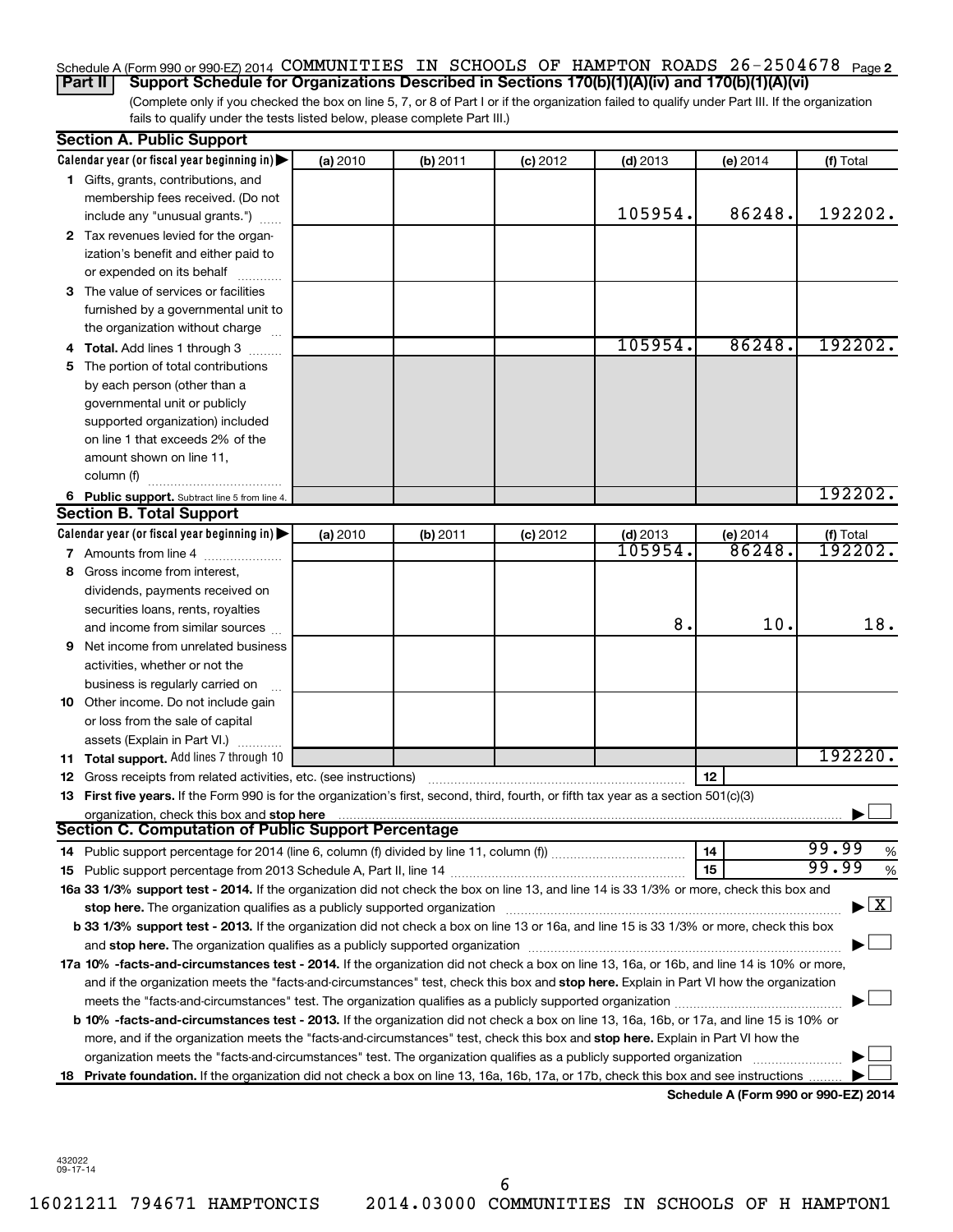### **Part III Support Schedule for Organizations Described in Section 509(a)(2)**

(Complete only if you checked the box on line 9 of Part I or if the organization failed to qualify under Part II. If the organization fails to qualify under the tests listed below, please complete Part II.)

| <b>Section A. Public Support</b>                                                                                                                                                                                         |          |          |            |            |                                      |           |
|--------------------------------------------------------------------------------------------------------------------------------------------------------------------------------------------------------------------------|----------|----------|------------|------------|--------------------------------------|-----------|
| Calendar year (or fiscal year beginning in)                                                                                                                                                                              | (a) 2010 | (b) 2011 | $(c)$ 2012 | $(d)$ 2013 | (e) 2014                             | (f) Total |
| 1 Gifts, grants, contributions, and                                                                                                                                                                                      |          |          |            |            |                                      |           |
| membership fees received. (Do not                                                                                                                                                                                        |          |          |            |            |                                      |           |
| include any "unusual grants.")                                                                                                                                                                                           |          |          |            |            |                                      |           |
| 2 Gross receipts from admissions,<br>merchandise sold or services per-<br>formed, or facilities furnished in<br>any activity that is related to the<br>organization's tax-exempt purpose                                 |          |          |            |            |                                      |           |
| 3 Gross receipts from activities that                                                                                                                                                                                    |          |          |            |            |                                      |           |
| are not an unrelated trade or bus-                                                                                                                                                                                       |          |          |            |            |                                      |           |
| iness under section 513                                                                                                                                                                                                  |          |          |            |            |                                      |           |
| 4 Tax revenues levied for the organ-                                                                                                                                                                                     |          |          |            |            |                                      |           |
| ization's benefit and either paid to                                                                                                                                                                                     |          |          |            |            |                                      |           |
| or expended on its behalf<br>.                                                                                                                                                                                           |          |          |            |            |                                      |           |
| 5 The value of services or facilities                                                                                                                                                                                    |          |          |            |            |                                      |           |
| furnished by a governmental unit to                                                                                                                                                                                      |          |          |            |            |                                      |           |
| the organization without charge                                                                                                                                                                                          |          |          |            |            |                                      |           |
| 6 Total. Add lines 1 through 5                                                                                                                                                                                           |          |          |            |            |                                      |           |
| 7a Amounts included on lines 1, 2, and                                                                                                                                                                                   |          |          |            |            |                                      |           |
| 3 received from disqualified persons<br><b>b</b> Amounts included on lines 2 and 3 received<br>from other than disqualified persons that<br>exceed the greater of \$5,000 or 1% of the<br>amount on line 13 for the year |          |          |            |            |                                      |           |
| c Add lines 7a and 7b                                                                                                                                                                                                    |          |          |            |            |                                      |           |
| 8 Public support (Subtract line 7c from line 6.)                                                                                                                                                                         |          |          |            |            |                                      |           |
| <b>Section B. Total Support</b>                                                                                                                                                                                          |          |          |            |            |                                      |           |
| Calendar year (or fiscal year beginning in)                                                                                                                                                                              | (a) 2010 | (b) 2011 | $(c)$ 2012 | $(d)$ 2013 | (e) 2014                             | (f) Total |
| 9 Amounts from line 6                                                                                                                                                                                                    |          |          |            |            |                                      |           |
| <b>10a</b> Gross income from interest,<br>dividends, payments received on<br>securities loans, rents, royalties<br>and income from similar sources                                                                       |          |          |            |            |                                      |           |
| <b>b</b> Unrelated business taxable income                                                                                                                                                                               |          |          |            |            |                                      |           |
| (less section 511 taxes) from businesses<br>acquired after June 30, 1975<br>$\overline{\phantom{a}}$                                                                                                                     |          |          |            |            |                                      |           |
| c Add lines 10a and 10b                                                                                                                                                                                                  |          |          |            |            |                                      |           |
| <b>11</b> Net income from unrelated business<br>activities not included in line 10b.<br>whether or not the business is<br>regularly carried on                                                                           |          |          |            |            |                                      |           |
| 12 Other income. Do not include gain<br>or loss from the sale of capital<br>assets (Explain in Part VI.)                                                                                                                 |          |          |            |            |                                      |           |
| <b>13</b> Total support. (Add lines 9, 10c, 11, and 12.)                                                                                                                                                                 |          |          |            |            |                                      |           |
| 14 First five years. If the Form 990 is for the organization's first, second, third, fourth, or fifth tax year as a section 501(c)(3) organization,                                                                      |          |          |            |            |                                      |           |
| check this box and stop here                                                                                                                                                                                             |          |          |            |            |                                      |           |
| <b>Section C. Computation of Public Support Percentage</b>                                                                                                                                                               |          |          |            |            |                                      |           |
|                                                                                                                                                                                                                          |          |          |            |            | 15                                   | %         |
|                                                                                                                                                                                                                          |          |          |            |            | 16                                   | %         |
| Section D. Computation of Investment Income Percentage                                                                                                                                                                   |          |          |            |            |                                      |           |
|                                                                                                                                                                                                                          |          |          |            |            | 17                                   | %         |
| 18 Investment income percentage from 2013 Schedule A, Part III, line 17                                                                                                                                                  |          |          |            |            | 18                                   | %         |
| 19a 33 1/3% support tests - 2014. If the organization did not check the box on line 14, and line 15 is more than 33 1/3%, and line 17 is not                                                                             |          |          |            |            |                                      |           |
| more than 33 1/3%, check this box and stop here. The organization qualifies as a publicly supported organization                                                                                                         |          |          |            |            |                                      |           |
| b 33 1/3% support tests - 2013. If the organization did not check a box on line 14 or line 19a, and line 16 is more than 33 1/3%, and                                                                                    |          |          |            |            |                                      |           |
| line 18 is not more than 33 1/3%, check this box and stop here. The organization qualifies as a publicly supported organization <i></i>                                                                                  |          |          |            |            |                                      |           |
|                                                                                                                                                                                                                          |          |          |            |            |                                      |           |
| 432023 09-17-14                                                                                                                                                                                                          |          |          | 7          |            | Schedule A (Form 990 or 990-EZ) 2014 |           |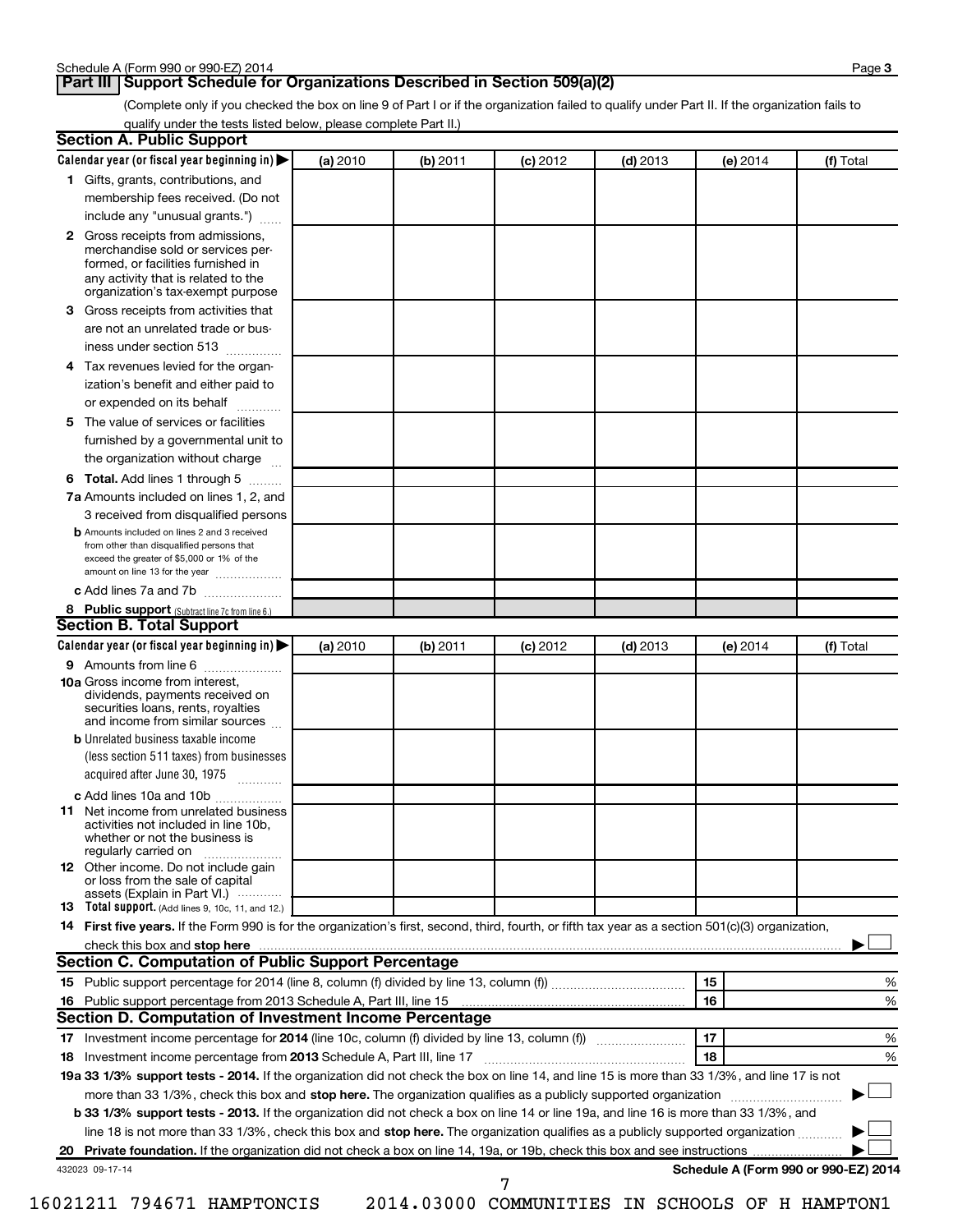### Schedule A (Form 990 or 990-EZ) 2014 COMMUNITIES IN SCHOOLS OF HAMPTON ROADS 26-2504678 <sub>Page 4</sub>

## **Part IV Supporting Organizations**

(Complete only if you checked a box on line 11 of Part I. If you checked 11a of Part I, complete Sections A and B. If you checked 11b of Part I, complete Sections A and C. If you checked 11c of Part I, complete Sections A, D, and E. If you checked 11d of Part I, complete Sections A and D, and complete Part V.)

### **Section A. All Supporting Organizations**

- **1** Are all of the organization's supported organizations listed by name in the organization's governing documents? If "No" describe in  $_{\mathsf{Part}}$   $_{\mathsf{V}}$  how the supported organizations are designated. If designated by *class or purpose, describe the designation. If historic and continuing relationship, explain.*
- **2** Did the organization have any supported organization that does not have an IRS determination of status under section 509(a)(1) or (2)? If "Yes," explain in  $_{\sf Part}$   $_{\sf VI}$  how the organization determined that the supported *organization was described in section 509(a)(1) or (2).*
- **3a** Did the organization have a supported organization described in section 501(c)(4), (5), or (6)? If "Yes," answer *(b) and (c) below.*
- **b** Did the organization confirm that each supported organization qualified under section 501(c)(4), (5), or (6) and satisfied the public support tests under section 509(a)(2)? If "Yes," describe in  $_{\rm Part}$   $_{\rm VI}$  when and how the *organization made the determination.*
- **c** Did the organization ensure that all support to such organizations was used exclusively for section 170(c)(2) (B) purposes? If "Yes," explain in  $_{\mathsf{Part}}$   $_{\mathsf{V}}$  what controls the organization put in place to ensure such use.
- **4 a** *If* Was any supported organization not organized in the United States ("foreign supported organization")? *"Yes" and if you checked 11a or 11b in Part I, answer (b) and (c) below.*
- **b** Did the organization have ultimate control and discretion in deciding whether to make grants to the foreign supported organization? If "Yes," describe in Part VI how the organization had such control and discretion *despite being controlled or supervised by or in connection with its supported organizations.*
- **c** Did the organization support any foreign supported organization that does not have an IRS determination under sections 501(c)(3) and 509(a)(1) or (2)? If "Yes," ex*plain in*  $_{\sf Part}$  *v*J what controls the organization used *to ensure that all support to the foreign supported organization was used exclusively for section 170(c)(2)(B) purposes.*
- **5a** Did the organization add, substitute, or remove any supported organizations during the tax year? If "Yes," answer (b) and (c) below (if applicable). Also, provide detail in  $_{\mathsf{Part}}$   $_{\mathsf{V{\mathsf{I}}}}$ , including (i) the names and EIN *numbers of the supported organizations added, substituted, or removed, (ii) the reasons for each such action, (iii) the authority under the organization's organizing document authorizing such action, and (iv) how the action was accomplished (such as by amendment to the organizing document).*
- **b** Type I or Type II only. Was any added or substituted supported organization part of a class already designated in the organization's organizing document?
- **c Substitutions only.**  Was the substitution the result of an event beyond the organization's control?
- **6** Did the organization provide support (whether in the form of grants or the provision of services or facilities) to support or benefit one or more of the filing organization's supported organizations? If "Yes," provide detail in anyone other than (a) its supported organizations; (b) individuals that are part of the charitable class benefited by one or more of its supported organizations; or (c) other supporting organizations that also *Part VI.*
- **7** Did the organization provide a grant, loan, compensation, or other similar payment to a substantial controlled entity with regard to a substantial contributor? If "Yes," complete Part I of Schedule L (Form 990). contributor (defined in IRC 4958(c)(3)(C)), a family member of a substantial contributor, or a 35-percent
- **8** Did the organization make a loan to a disqualified person (as defined in section 4958) not described in line 7? *If "Yes," complete Part I of Schedule L (Form 990).*
- **9 a** Was the organization controlled directly or indirectly at any time during the tax year by one or more *If "Yes," provide detail in*  in section 509(a)(1) or (2))? *Part VI.* disqualified persons as defined in section 4946 (other than foundation managers and organizations described
- **b** Did one or more disqualified persons (as defined in line 9(a)) hold a controlling interest in any entity in which  *If "Yes," provide detail in*  the supporting organization had an interest? *Part VI.*
- **c** Did a disqualified person (as defined in line 9(a)) have an ownership interest in, or derive any personal benefit from, assets in which the supporting organization also had an interest? If "Yes," *provide detail in Part VI.*
- **10 a** Was the organization subject to the excess business holdings rules of IRC 4943 because of IRC 4943(f)  *If "Yes," answer (b) below.* organizations)? (regarding certain Type II supporting organizations, and all Type III non-functionally integrated supporting
- **b** Did the organization have any excess business holdings in the tax year? (Use Schedule C, Form 4720, to *determine whether the organization had excess business holdings.)*

432024 09-17-14

**Schedule A (Form 990 or 990-EZ) 2014**

16021211 794671 HAMPTONCIS 2014.03000 COMMUNITIES IN SCHOOLS OF H HAMPTON1

8

**Yes No**

**1**

**2**

**3a**

**3b**

**3c**

**4a**

**4b**

**4c**

**5a**

**5b 5c**

**6**

**7**

**8**

**9a**

**9b**

**9c**

**10a**

**10b**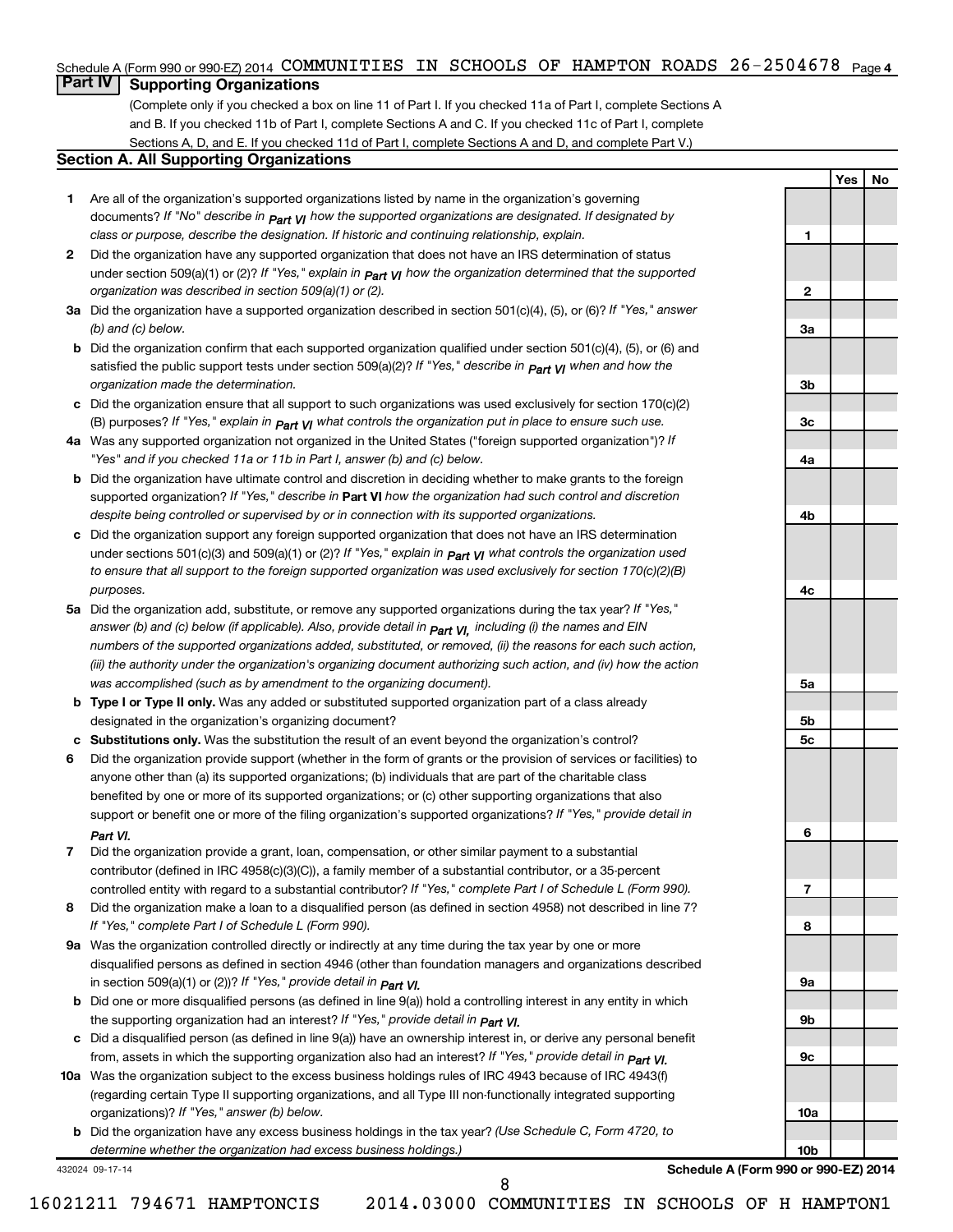#### Schedule A (Form 990 or 990-EZ) 2014 COMMUNITIES IN SCHOOLS OF HAMPTON ROADS 26-2504678 <sub>Page 5</sub> **Part IV Supporting Organizations** *(continued)* COMMUNITIES IN SCHOOLS OF HAMPTON ROADS 26-2504678

|              |                                                                                                                                      |              | Yes | <b>No</b> |
|--------------|--------------------------------------------------------------------------------------------------------------------------------------|--------------|-----|-----------|
|              |                                                                                                                                      |              |     |           |
| 11           | Has the organization accepted a gift or contribution from any of the following persons?                                              |              |     |           |
|              | a A person who directly or indirectly controls, either alone or together with persons described in (b) and (c)                       |              |     |           |
|              | below, the governing body of a supported organization?                                                                               | 11a          |     |           |
|              | <b>b</b> A family member of a person described in (a) above?                                                                         | 11b          |     |           |
|              | c A 35% controlled entity of a person described in (a) or (b) above? If "Yes" to a, b, or c, provide detail in $P_{\text{part}}$ VI. | 11c          |     |           |
|              | <b>Section B. Type I Supporting Organizations</b>                                                                                    |              |     |           |
|              |                                                                                                                                      |              | Yes | No        |
| 1            | Did the directors, trustees, or membership of one or more supported organizations have the power to                                  |              |     |           |
|              | regularly appoint or elect at least a majority of the organization's directors or trustees at all times during the                   |              |     |           |
|              | tax year? If "No," describe in $P_{art}$ VI how the supported organization(s) effectively operated, supervised, or                   |              |     |           |
|              | controlled the organization's activities. If the organization had more than one supported organization,                              |              |     |           |
|              | describe how the powers to appoint and/or remove directors or trustees were allocated among the supported                            |              |     |           |
|              | organizations and what conditions or restrictions, if any, applied to such powers during the tax year.                               | 1            |     |           |
| 2            | Did the organization operate for the benefit of any supported organization other than the supported                                  |              |     |           |
|              | organization(s) that operated, supervised, or controlled the supporting organization? If "Yes," explain in                           |              |     |           |
|              | Part VI how providing such benefit carried out the purposes of the supported organization(s) that operated,                          |              |     |           |
|              | supervised, or controlled the supporting organization.                                                                               | $\mathbf{2}$ |     |           |
|              | <b>Section C. Type II Supporting Organizations</b>                                                                                   |              |     |           |
|              |                                                                                                                                      |              | Yes | No        |
| 1            | Were a majority of the organization's directors or trustees during the tax year also a majority of the directors                     |              |     |           |
|              | or trustees of each of the organization's supported organization(s)? If "No," describe in <b>Part VI</b> how control                 |              |     |           |
|              | or management of the supporting organization was vested in the same persons that controlled or managed                               |              |     |           |
|              | the supported organization(s).                                                                                                       | 1            |     |           |
|              | <b>Section D. Type III Supporting Organizations</b>                                                                                  |              |     |           |
|              |                                                                                                                                      |              | Yes | No        |
| 1            | Did the organization provide to each of its supported organizations, by the last day of the fifth month of the                       |              |     |           |
|              | organization's tax year, (1) a written notice describing the type and amount of support provided during the prior tax                |              |     |           |
|              | year, (2) a copy of the Form 990 that was most recently filed as of the date of notification, and (3) copies of the                  |              |     |           |
|              | organization's governing documents in effect on the date of notification, to the extent not previously provided?                     | 1            |     |           |
| $\mathbf{2}$ | Were any of the organization's officers, directors, or trustees either (i) appointed or elected by the supported                     |              |     |           |
|              | organization(s) or (ii) serving on the governing body of a supported organization? If "No," explain in part VI how                   |              |     |           |
|              | the organization maintained a close and continuous working relationship with the supported organization(s).                          | $\mathbf{2}$ |     |           |
| 3            | By reason of the relationship described in (2), did the organization's supported organizations have a                                |              |     |           |
|              | significant voice in the organization's investment policies and in directing the use of the organization's                           |              |     |           |
|              | income or assets at all times during the tax year? If "Yes," describe in $P_{\text{art } VI}$ the role the organization's            |              |     |           |
|              | supported organizations played in this regard.                                                                                       | 3            |     |           |
|              | Section E. Type III Functionally-Integrated Supporting Organizations                                                                 |              |     |           |
| 1            | Check the box next to the method that the organization used to satisfy the Integral Part Test during the year(see instructions):     |              |     |           |
| а            | The organization satisfied the Activities Test. Complete line 2 below.                                                               |              |     |           |
| b            | The organization is the parent of each of its supported organizations. Complete $_{\text{line 3}}$ below.                            |              |     |           |
| с            | The organization supported a governmental entity. Describe in Part VI how you supported a government entity (see instructions).      |              |     |           |
| 2            | Activities Test. Answer (a) and (b) below.                                                                                           |              | Yes | No        |
| а            | Did substantially all of the organization's activities during the tax year directly further the exempt purposes of                   |              |     |           |
|              | the supported organization(s) to which the organization was responsive? If "Yes," then in Part VI identify                           |              |     |           |
|              | how these activities directly furthered their exempt purposes,<br>those supported organizations and explain                          |              |     |           |
|              | how the organization was responsive to those supported organizations, and how the organization determined                            |              |     |           |
|              | that these activities constituted substantially all of its activities.                                                               | 2a           |     |           |
|              | <b>b</b> Did the activities described in (a) constitute activities that, but for the organization's involvement, one or more         |              |     |           |
|              | of the organization's supported organization(s) would have been engaged in? If "Yes," explain in part yl the                         |              |     |           |
|              | reasons for the organization's position that its supported organization(s) would have engaged in these                               |              |     |           |
|              | activities but for the organization's involvement.                                                                                   | 2b           |     |           |
| з            | Parent of Supported Organizations. Answer (a) and (b) below.                                                                         |              |     |           |
|              | a Did the organization have the power to regularly appoint or elect a majority of the officers, directors, or                        |              |     |           |
|              | trustees of each of the supported organizations? Provide details in Part VI.                                                         | За           |     |           |
|              | <b>b</b> Did the organization exercise a substantial degree of direction over the policies, programs, and activities of each         |              |     |           |
|              | of its supported organizations? If "Yes," describe in $Part$ $VI$ the role played by the organization in this regard.                | Зb           |     |           |
|              | Schedule A (Form 990 or 990-EZ) 2014<br>432025 09-17-14<br>9                                                                         |              |     |           |
|              |                                                                                                                                      |              |     |           |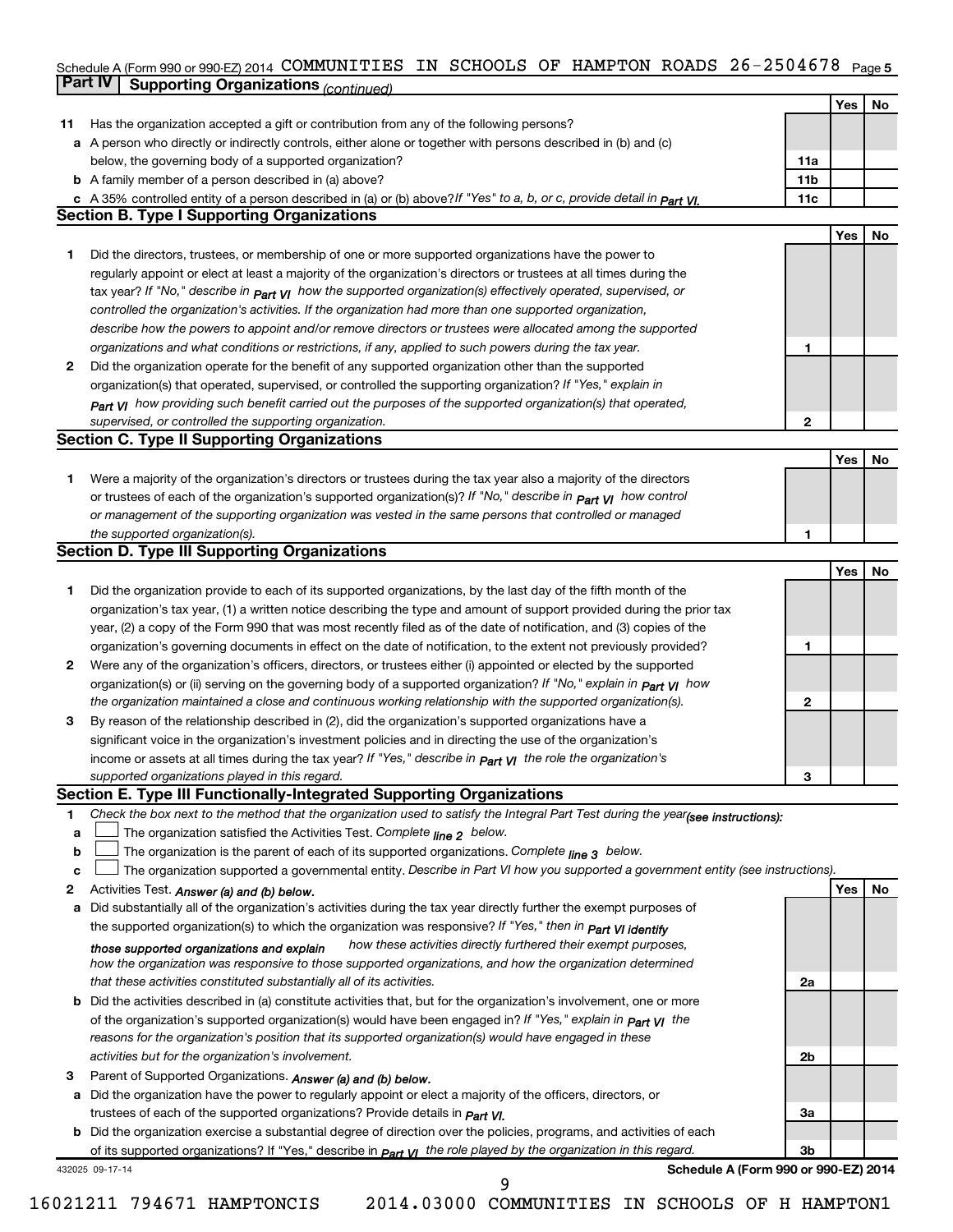### Schedule A (Form 990 or 990-EZ) 2014 COMMUNITIES IN SCHOOLS OF HAMPTON ROADS 26-2504678 <sub>Page 6</sub> **Part V Type III Non-Functionally Integrated 509(a)(3) Supporting Organizations**

1 **Letter on Reck here if the organization satisfied the Integral Part Test as a qualifying trust on Nov. 20, 1970. See instructions. All** other Type III non-functionally integrated supporting organizations must complete Sections A through E.

| (optional)                     |
|--------------------------------|
|                                |
|                                |
|                                |
|                                |
|                                |
|                                |
|                                |
|                                |
|                                |
|                                |
| (B) Current Year<br>(optional) |
|                                |
|                                |
|                                |
|                                |
|                                |
|                                |
|                                |
|                                |
|                                |
|                                |
|                                |
|                                |
|                                |
|                                |
|                                |
|                                |
| <b>Current Year</b>            |
|                                |
|                                |
|                                |
|                                |
|                                |
|                                |
|                                |
|                                |

**7** Check here if the current year is the organization's first as a non-functionally-integrated Type III supporting organization (see † instructions).

**Schedule A (Form 990 or 990-EZ) 2014**

432026 09-17-14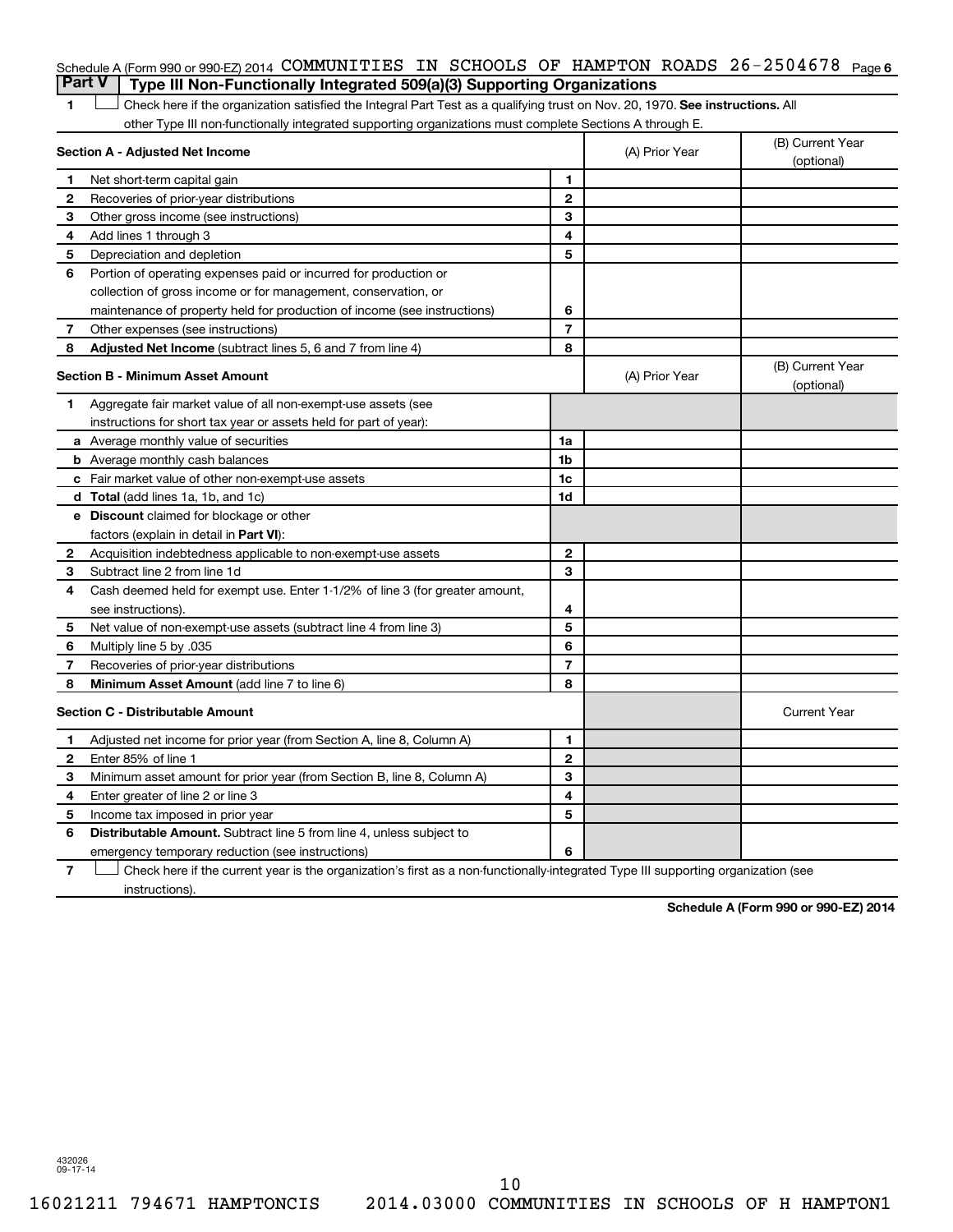### Schedule A (Form 990 or 990-EZ) 2014 COMMUNITIES IN SCHOOLS OF HAMPTON ROADS 26-2504678 <sub>Page 7</sub>

| <b>Part V</b>  | Type III Non-Functionally Integrated 509(a)(3) Supporting Organizations (continued)                 |                             |                           |                      |
|----------------|-----------------------------------------------------------------------------------------------------|-----------------------------|---------------------------|----------------------|
|                | <b>Section D - Distributions</b>                                                                    |                             |                           | <b>Current Year</b>  |
| 1              | Amounts paid to supported organizations to accomplish exempt purposes                               |                             |                           |                      |
| 2              | Amounts paid to perform activity that directly furthers exempt purposes of supported                |                             |                           |                      |
|                | organizations, in excess of income from activity                                                    |                             |                           |                      |
| 3              | Administrative expenses paid to accomplish exempt purposes of supported organizations               |                             |                           |                      |
| 4              | Amounts paid to acquire exempt-use assets                                                           |                             |                           |                      |
| 5              | Qualified set-aside amounts (prior IRS approval required)                                           |                             |                           |                      |
| 6              | Other distributions (describe in Part VI). See instructions.                                        |                             |                           |                      |
| 7              | Total annual distributions. Add lines 1 through 6.                                                  |                             |                           |                      |
| 8              | Distributions to attentive supported organizations to which the organization is responsive          |                             |                           |                      |
|                | (provide details in Part VI). See instructions.                                                     |                             |                           |                      |
| 9              | Distributable amount for 2014 from Section C, line 6                                                |                             |                           |                      |
| 10             | Line 8 amount divided by Line 9 amount                                                              |                             |                           |                      |
|                |                                                                                                     | (i)                         | (ii)                      | (iii)                |
|                | Section E - Distribution Allocations (see instructions)                                             | <b>Excess Distributions</b> | <b>Underdistributions</b> | <b>Distributable</b> |
|                |                                                                                                     |                             | Pre-2014                  | Amount for 2014      |
| 1              | Distributable amount for 2014 from Section C, line 6                                                |                             |                           |                      |
| $\mathbf{2}$   | Underdistributions, if any, for years prior to 2014                                                 |                             |                           |                      |
|                | (reasonable cause required-see instructions)                                                        |                             |                           |                      |
| 3              | Excess distributions carryover, if any, to 2014:                                                    |                             |                           |                      |
| a              |                                                                                                     |                             |                           |                      |
| b              |                                                                                                     |                             |                           |                      |
| с              |                                                                                                     |                             |                           |                      |
| d              |                                                                                                     |                             |                           |                      |
|                | e From 2013                                                                                         |                             |                           |                      |
|                | <b>Total</b> of lines 3a through e                                                                  |                             |                           |                      |
|                | g Applied to underdistributions of prior years                                                      |                             |                           |                      |
|                | <b>h</b> Applied to 2014 distributable amount<br>Carryover from 2009 not applied (see instructions) |                             |                           |                      |
|                | Remainder. Subtract lines 3g, 3h, and 3i from 3f.                                                   |                             |                           |                      |
| 4              | Distributions for 2014 from Section D,                                                              |                             |                           |                      |
|                | $line 7$ :                                                                                          |                             |                           |                      |
|                | a Applied to underdistributions of prior years                                                      |                             |                           |                      |
|                | <b>b</b> Applied to 2014 distributable amount                                                       |                             |                           |                      |
| с              | Remainder. Subtract lines 4a and 4b from 4.                                                         |                             |                           |                      |
| 5              | Remaining underdistributions for years prior to 2014, if                                            |                             |                           |                      |
|                | any. Subtract lines 3g and 4a from line 2 (if amount                                                |                             |                           |                      |
|                | greater than zero, see instructions).                                                               |                             |                           |                      |
| 6              | Remaining underdistributions for 2014. Subtract lines 3h                                            |                             |                           |                      |
|                | and 4b from line 1 (if amount greater than zero, see                                                |                             |                           |                      |
|                | instructions).                                                                                      |                             |                           |                      |
| $\overline{7}$ | Excess distributions carryover to 2015. Add lines 3j                                                |                             |                           |                      |
|                | and 4c.                                                                                             |                             |                           |                      |
| 8              | Breakdown of line 7:                                                                                |                             |                           |                      |
| a              |                                                                                                     |                             |                           |                      |
| b              |                                                                                                     |                             |                           |                      |
| с              |                                                                                                     |                             |                           |                      |
|                | d Excess from 2013                                                                                  |                             |                           |                      |
|                | e Excess from 2014                                                                                  |                             |                           |                      |

**Schedule A (Form 990 or 990-EZ) 2014**

432027 09-17-14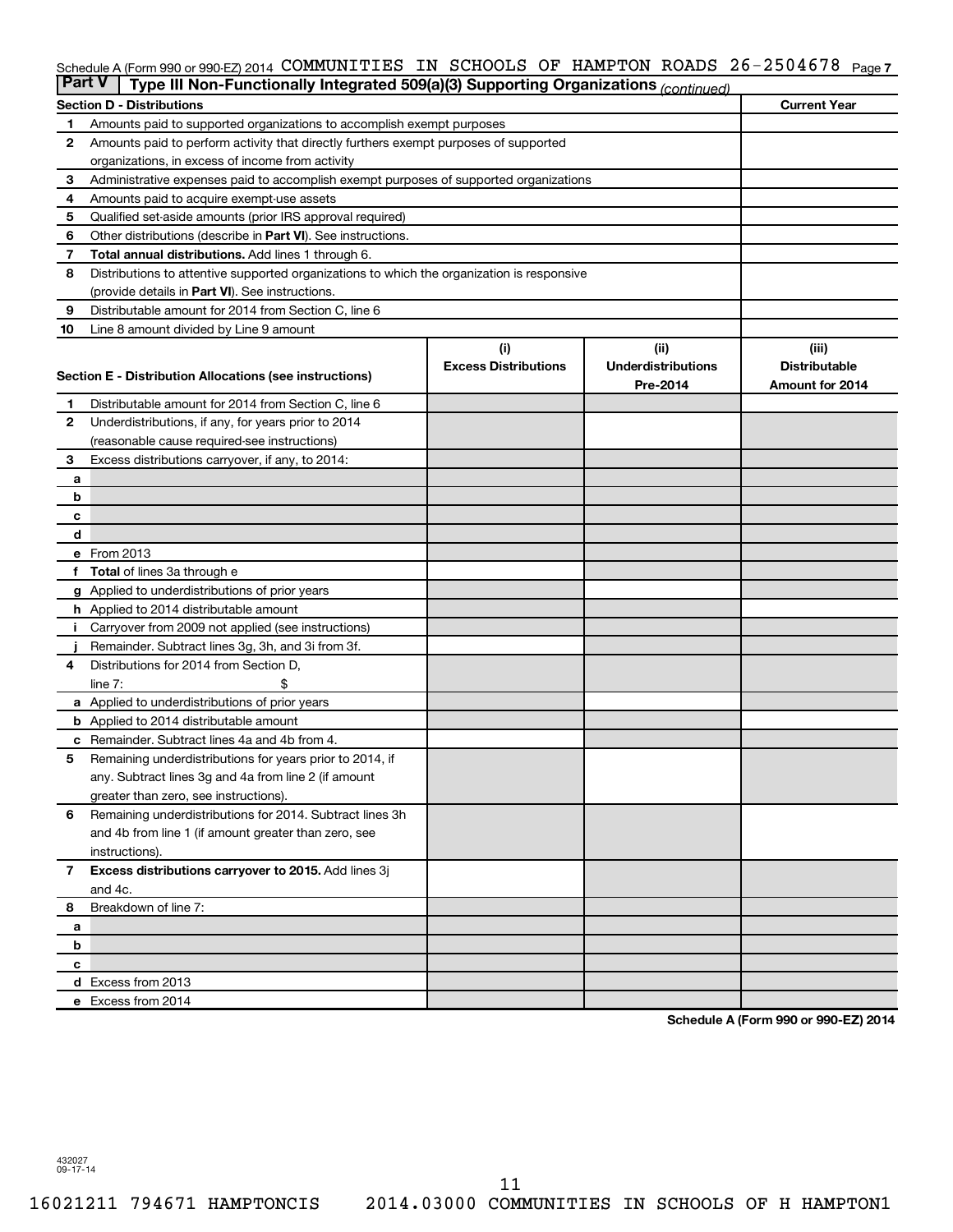| Schedule A (Form 990 or 990-EZ) 2014 COMMUNITIES IN SCHOOLS OF HAMPTON ROADS $26-2504678$ Page 8 |  |  |  |  |
|--------------------------------------------------------------------------------------------------|--|--|--|--|
| ________                                                                                         |  |  |  |  |

Part VI | Supplemental Information. Provide the explanations required by Part II, line 10; Part II, line 17a or 17b; and Part III, line 12. Also complete this part for any additional information. (See instructions).

| 432028 09-17-14<br>16021211 794671 HAMPTONCIS | 12 | Schedule A (Form 990 or 990-EZ) 2014<br>2014.03000 COMMUNITIES IN SCHOOLS OF H HAMPTON1 |
|-----------------------------------------------|----|-----------------------------------------------------------------------------------------|
|                                               |    |                                                                                         |
|                                               |    |                                                                                         |
|                                               |    |                                                                                         |
|                                               |    |                                                                                         |
|                                               |    |                                                                                         |
|                                               |    |                                                                                         |
|                                               |    |                                                                                         |
|                                               |    |                                                                                         |
|                                               |    |                                                                                         |
|                                               |    |                                                                                         |
|                                               |    |                                                                                         |
|                                               |    |                                                                                         |
|                                               |    |                                                                                         |
|                                               |    |                                                                                         |
|                                               |    |                                                                                         |
|                                               |    |                                                                                         |
|                                               |    |                                                                                         |
|                                               |    |                                                                                         |
|                                               |    |                                                                                         |
|                                               |    |                                                                                         |
|                                               |    |                                                                                         |
|                                               |    |                                                                                         |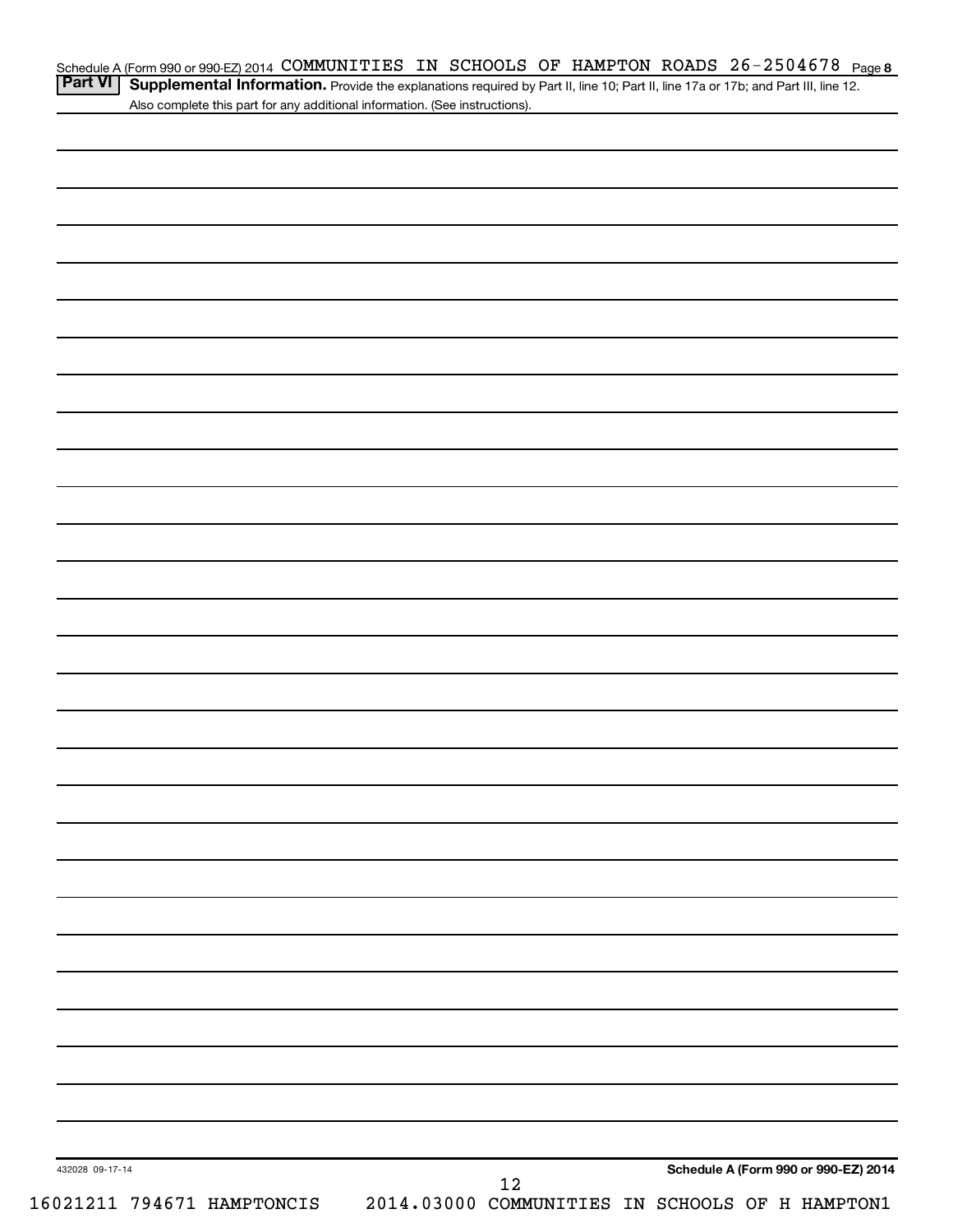# **Schedule B Schedule of Contributors**

**or 990-PF) | Attach to Form 990, Form 990-EZ, or Form 990-PF. | Information about Schedule B (Form 990, 990-EZ, or 990-PF) and** its instructions is at <sub>www.irs.gov/form990  $\cdot$ </sub>

OMB No. 1545-0047

**2014**

**Employer identification number** 

|  | Name of the organization |
|--|--------------------------|
|--|--------------------------|

**Organization type** (check one):

|  | COMMUNITIES IN SCHOOLS OF HAMPTON ROADS |  |  |  |  |  |  |
|--|-----------------------------------------|--|--|--|--|--|--|
|--|-----------------------------------------|--|--|--|--|--|--|

 $26 - 2504678$ 

| Filers of:         | Section:                                                                  |
|--------------------|---------------------------------------------------------------------------|
| Form 990 or 990-FZ | $ \mathbf{X} $ 501(c)( 3) (enter number) organization                     |
|                    | 4947(a)(1) nonexempt charitable trust not treated as a private foundation |
|                    | 527 political organization                                                |
| Form 990-PF        | 501(c)(3) exempt private foundation                                       |
|                    | 4947(a)(1) nonexempt charitable trust treated as a private foundation     |
|                    | 501(c)(3) taxable private foundation                                      |

Check if your organization is covered by the General Rule or a Special Rule.

**Note.**  Only a section 501(c)(7), (8), or (10) organization can check boxes for both the General Rule and a Special Rule. See instructions.

### **General Rule**

 $\Box$ 

For an organization filing Form 990, 990-EZ, or 990-PF that received, during the year, contributions totaling \$5,000 or more (in money or property) from any one contributor. Complete Parts I and II. See instructions for determining a contributor's total contributions.

#### **Special Rules**

any one contributor, during the year, total contributions of the greater of **(1)** \$5,000 or **(2)** 2% of the amount on (i) Form 990, Part VIII, line 1h,  $\boxed{\text{X}}$  For an organization described in section 501(c)(3) filing Form 990 or 990-EZ that met the 33 1/3% support test of the regulations under sections 509(a)(1) and 170(b)(1)(A)(vi), that checked Schedule A (Form 990 or 990-EZ), Part II, line 13, 16a, or 16b, and that received from or (ii) Form 990-EZ, line 1. Complete Parts I and II.

year, total contributions of more than \$1,000 *exclusively* for religious, charitable, scientific, literary, or educational purposes, or for For an organization described in section 501(c)(7), (8), or (10) filing Form 990 or 990-EZ that received from any one contributor, during the the prevention of cruelty to children or animals. Complete Parts I, II, and III.  $\Box$ 

purpose. Do not complete any of the parts unless the General Rule applies to this organization because it received nonexclusively year, contributions exclusively for religious, charitable, etc., purposes, but no such contributions totaled more than \$1,000. If this box is checked, enter here the total contributions that were received during the year for an exclusively religious, charitable, etc., For an organization described in section 501(c)(7), (8), or (10) filing Form 990 or 990-EZ that received from any one contributor, during the religious, charitable, etc., contributions totaling \$5,000 or more during the year  $\ldots$  $\ldots$  $\ldots$  $\ldots$  $\ldots$  $\ldots$  $\Box$ 

**Caution.** An organization that is not covered by the General Rule and/or the Special Rules does not file Schedule B (Form 990, 990-EZ, or 990-PF),  **must** but it answer "No" on Part IV, line 2, of its Form 990; or check the box on line H of its Form 990-EZ or on its Form 990-PF, Part I, line 2, to certify that it does not meet the filing requirements of Schedule B (Form 990, 990-EZ, or 990-PF).

LHA For Paperwork Reduction Act Notice, see the Instructions for Form 990, 990-EZ, or 990-PF. Schedule B (Form 990, 990-EZ, or 990-PF) (2014)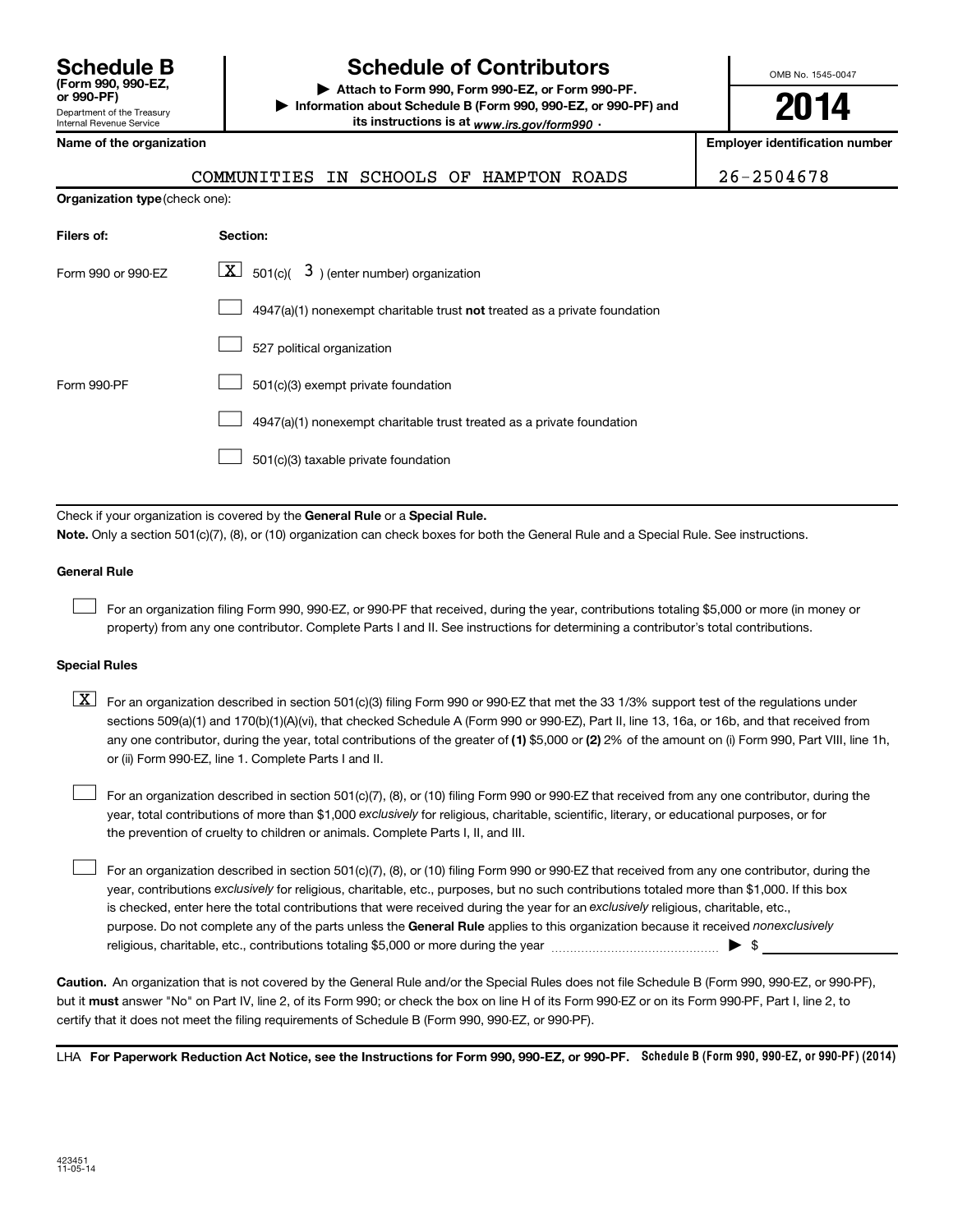### Schedule B (Form 990, 990-EZ, or 990-PF) (2014)

**Name of organization Employer identification number**

# COMMUNITIES IN SCHOOLS OF HAMPTON ROADS 26-2504678

| Part I               | <b>Contributors</b> (see instructions). Use duplicate copies of Part I if additional space is needed. |                                   |                                                                                                                                                     |
|----------------------|-------------------------------------------------------------------------------------------------------|-----------------------------------|-----------------------------------------------------------------------------------------------------------------------------------------------------|
| (a)<br>No.           | (b)<br>Name, address, and ZIP + 4                                                                     | (c)<br><b>Total contributions</b> | (d)<br>Type of contribution                                                                                                                         |
| 1                    | BANK OF AMERICA CHARITABLE FOUNDATION<br>P.O. BOX 55850<br>BOSTON, MA 02205                           | 10000.<br>\$                      | $\mathbf{X}$<br>Person<br>Payroll<br>Noncash<br>(Complete Part II for<br>noncash contributions.)                                                    |
| (a)<br>No.           | (b)<br>Name, address, and ZIP + 4                                                                     | (c)<br><b>Total contributions</b> | (d)<br>Type of contribution                                                                                                                         |
| 2                    | HAMPTON ROADS COMMUNITY FOUNDATION<br>101 W. MAIN STREET<br>NORFOLK, VA 23510                         | 31043.<br>\$                      | $\mathbf{X}$<br>Person<br>Payroll<br><b>Noncash</b><br>(Complete Part II for<br>noncash contributions.)                                             |
| (a)<br>No.           | (b)<br>Name, address, and ZIP + 4                                                                     | (c)<br><b>Total contributions</b> | (d)<br>Type of contribution                                                                                                                         |
| 3                    | FERGUSON CARES<br>13771 WARWICK BLVD,<br>NEWPORT NEWS, VA 23602                                       | 15000.<br>\$                      | $\mathbf{X}$<br>Person<br>Payroll<br><b>Noncash</b><br>(Complete Part II for<br>noncash contributions.)                                             |
|                      |                                                                                                       |                                   |                                                                                                                                                     |
| (a)<br>No.           | (b)<br>Name, address, and ZIP + 4                                                                     | (c)<br><b>Total contributions</b> | (d)<br>Type of contribution                                                                                                                         |
| 4                    | PNC FOUNDATION<br>800 17TH STREET NW<br>WASHINGTON,<br>DC 20006                                       | 10000.<br>\$                      | $\mathbf{X}$<br>Person<br>Payroll<br><b>Noncash</b><br>(Complete Part II for<br>noncash contributions.)                                             |
| (a)<br>No.           | (b)<br>Name, address, and ZIP + 4                                                                     | (c)<br><b>Total contributions</b> | (d)<br>Type of contribution                                                                                                                         |
| 5                    | WELLS FARGO FOUNDATION<br>7TH FLOOR 550 CALIFORNIA STREET<br>SAN FRANCISCO, CA 94104                  | 5000.<br>\$                       | $\vert X \vert$<br>Person<br><b>Pavroll</b><br><b>Noncash</b><br>(Complete Part II for<br>noncash contributions.)                                   |
| (a)<br>No.           | (b)<br>Name, address, and $ZIP + 4$                                                                   | (c)<br><b>Total contributions</b> | (d)<br>Type of contribution                                                                                                                         |
| 6<br>423452 11-05-14 | BIRDSONG CORPORATION<br>P.O. BOX 1400<br>SUFFOLK, VA 23439                                            | 5000.<br>\$                       | $\mathbf{X}$<br>Person<br>Payroll<br>Noncash<br>(Complete Part II for<br>noncash contributions.)<br>Schedule B (Form 990, 990-EZ, or 990-PF) (2014) |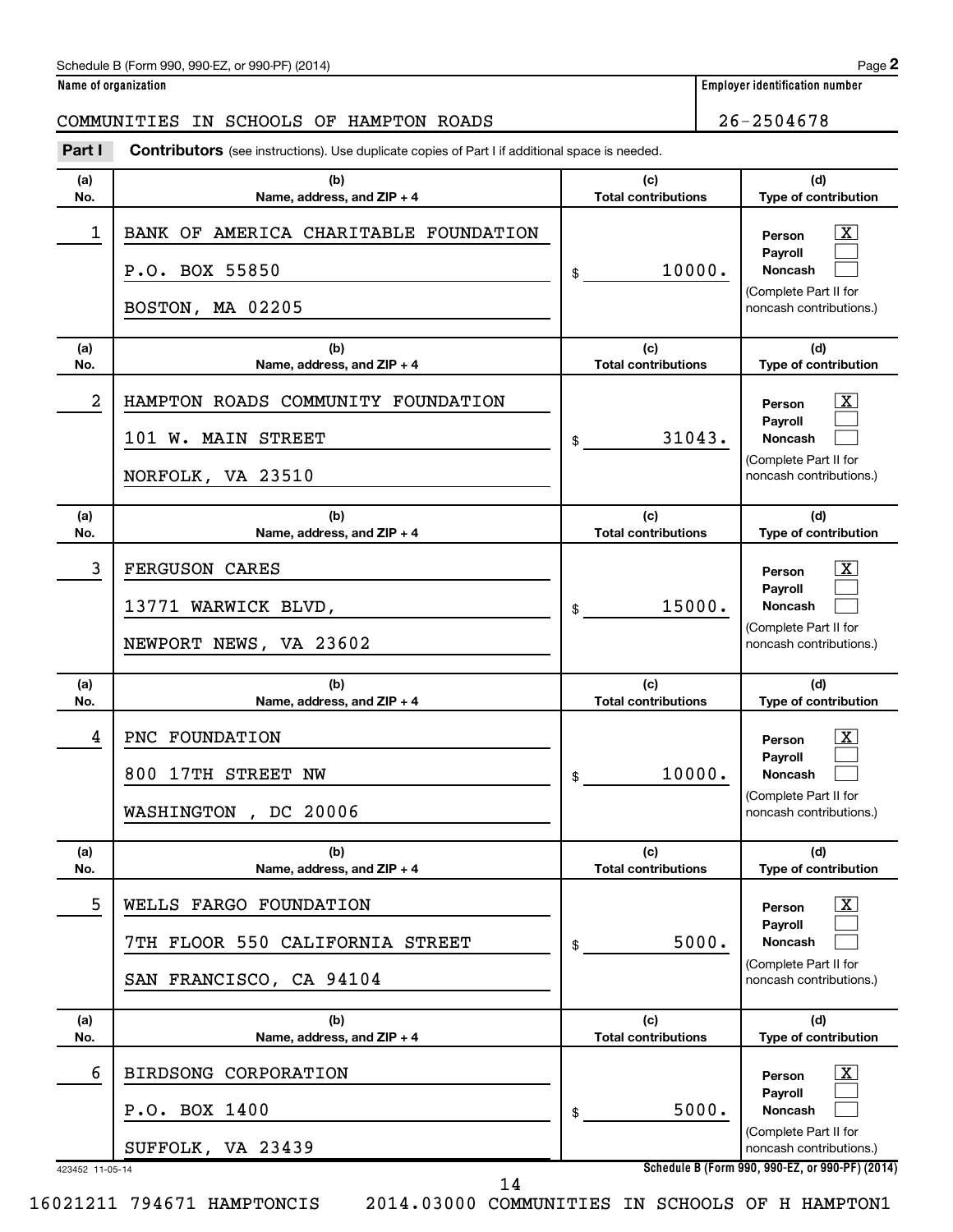### Schedule B (Form 990, 990-EZ, or 990-PF) (2014)

| Name of organization |  |
|----------------------|--|
|----------------------|--|

# COMMUNITIES IN SCHOOLS OF HAMPTON ROADS 26-2504678

| Part I     | <b>Contributors</b> (see instructions). Use duplicate copies of Part I if additional space is needed. |                                   |                                                                                                           |
|------------|-------------------------------------------------------------------------------------------------------|-----------------------------------|-----------------------------------------------------------------------------------------------------------|
| (a)<br>No. | (b)<br>Name, address, and ZIP + 4                                                                     | (c)<br><b>Total contributions</b> | (d)<br>Type of contribution                                                                               |
| 7          | OBICI HEALTHCARE FOUNDATION<br>106 W. FINNEY AVENUE<br>SUFFOLK, VA 23434                              | 5000.<br>\$                       | $\overline{\text{X}}$<br>Person<br>Payroll<br>Noncash<br>(Complete Part II for<br>noncash contributions.) |
| (a)<br>No. | (b)<br>Name, address, and ZIP + 4                                                                     | (c)<br><b>Total contributions</b> | (d)<br>Type of contribution                                                                               |
|            |                                                                                                       | \$                                | Person<br>Payroll<br>Noncash<br>(Complete Part II for<br>noncash contributions.)                          |
| (a)<br>No. | (b)<br>Name, address, and ZIP + 4                                                                     | (c)<br><b>Total contributions</b> | (d)<br>Type of contribution                                                                               |
|            |                                                                                                       | \$                                | Person<br>Payroll<br><b>Noncash</b><br>(Complete Part II for<br>noncash contributions.)                   |
| (a)<br>No. | (b)<br>Name, address, and ZIP + 4                                                                     | (c)<br><b>Total contributions</b> | (d)<br>Type of contribution                                                                               |
|            |                                                                                                       | \$                                | Person<br>Payroll<br><b>Noncash</b><br>(Complete Part II for<br>noncash contributions.)                   |
| (a)<br>No. | (b)<br>Name, address, and ZIP + 4                                                                     | (c)<br><b>Total contributions</b> | (d)<br>Type of contribution                                                                               |
|            |                                                                                                       | \$                                | Person<br>Payroll<br>Noncash<br>(Complete Part II for<br>noncash contributions.)                          |
| (a)<br>No. | (b)<br>Name, address, and ZIP + 4                                                                     | (c)<br><b>Total contributions</b> | (d)<br>Type of contribution                                                                               |
|            |                                                                                                       | \$                                | Person<br>Payroll<br>Noncash<br>(Complete Part II for<br>noncash contributions.)                          |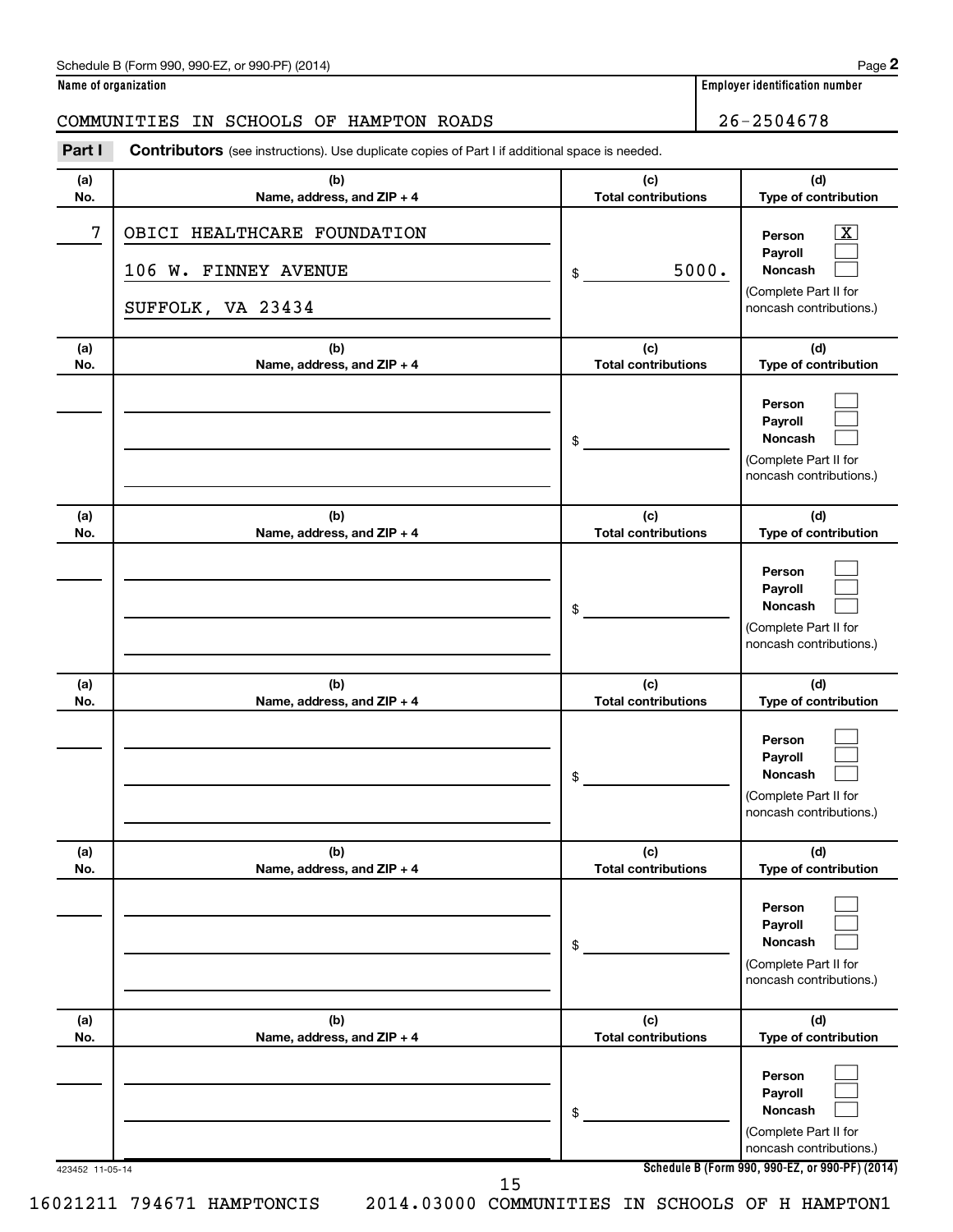# COMMUNITIES IN SCHOOLS OF HAMPTON ROADS 26-2504678

Part II Noncash Property (see instructions). Use duplicate copies of Part II if additional space is needed.

| No.<br>from<br>Part I        | (b)<br>Description of noncash property given | (c)<br>FMV (or estimate)<br>(see instructions) | (d)<br>Date received |
|------------------------------|----------------------------------------------|------------------------------------------------|----------------------|
|                              |                                              | \$                                             |                      |
| (a)<br>No.<br>from<br>Part I | (b)<br>Description of noncash property given | (c)<br>FMV (or estimate)<br>(see instructions) | (d)<br>Date received |
|                              |                                              | \$                                             |                      |
| (a)<br>No.<br>from<br>Part I | (b)<br>Description of noncash property given | (c)<br>FMV (or estimate)<br>(see instructions) | (d)<br>Date received |
|                              |                                              | \$                                             |                      |
| (a)<br>No.<br>from<br>Part I | (b)<br>Description of noncash property given | (c)<br>FMV (or estimate)<br>(see instructions) | (d)<br>Date received |
|                              |                                              | \$                                             |                      |
| (a)<br>No.<br>from<br>Part I | (b)<br>Description of noncash property given | (c)<br>FMV (or estimate)<br>(see instructions) | (d)<br>Date received |
|                              |                                              | \$                                             |                      |
| (a)<br>No.<br>from<br>Part I | (b)<br>Description of noncash property given | (c)<br>FMV (or estimate)<br>(see instructions) | (d)<br>Date received |
|                              |                                              | \$                                             |                      |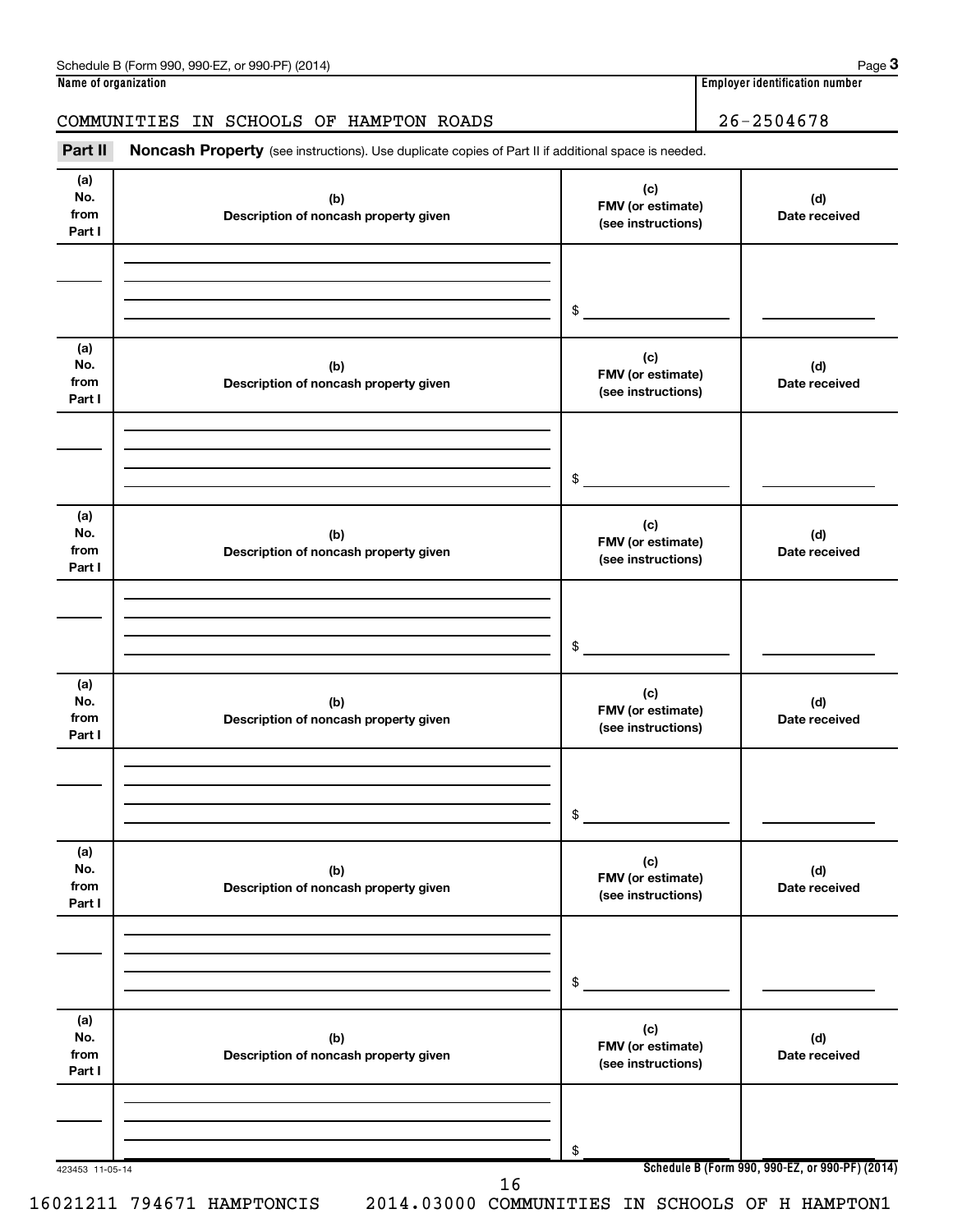|                           | COMMUNITIES IN SCHOOLS OF HAMPTON ROADS                                                                                                                                                                                     |                      | 26-2504678                                                                                                                                                                                                                              |
|---------------------------|-----------------------------------------------------------------------------------------------------------------------------------------------------------------------------------------------------------------------------|----------------------|-----------------------------------------------------------------------------------------------------------------------------------------------------------------------------------------------------------------------------------------|
| Part III                  |                                                                                                                                                                                                                             |                      | <i>Exclusively</i> religious, charitable, etc., contributions to organizations described in section 501(c)(7), (8), or (10) that total more than \$1,000 for<br>the year from any one contributor. Complete columns (a) through (e) and |
|                           | completing Part III, enter the total of exclusively religious, charitable, etc., contributions of \$1,000 or less for the year. (Enter this info. once.)<br>Use duplicate copies of Part III if additional space is needed. |                      | $\blacktriangleright$ \$                                                                                                                                                                                                                |
| (a) No.                   |                                                                                                                                                                                                                             |                      |                                                                                                                                                                                                                                         |
| from<br>Part I            | (b) Purpose of gift                                                                                                                                                                                                         | (c) Use of gift      | (d) Description of how gift is held                                                                                                                                                                                                     |
|                           |                                                                                                                                                                                                                             |                      |                                                                                                                                                                                                                                         |
|                           |                                                                                                                                                                                                                             |                      |                                                                                                                                                                                                                                         |
|                           |                                                                                                                                                                                                                             |                      |                                                                                                                                                                                                                                         |
|                           |                                                                                                                                                                                                                             | (e) Transfer of gift |                                                                                                                                                                                                                                         |
|                           | Transferee's name, address, and ZIP + 4                                                                                                                                                                                     |                      | Relationship of transferor to transferee                                                                                                                                                                                                |
|                           |                                                                                                                                                                                                                             |                      |                                                                                                                                                                                                                                         |
|                           |                                                                                                                                                                                                                             |                      |                                                                                                                                                                                                                                         |
|                           |                                                                                                                                                                                                                             |                      |                                                                                                                                                                                                                                         |
| (a) No.<br>`from          |                                                                                                                                                                                                                             |                      |                                                                                                                                                                                                                                         |
| Part I                    | (b) Purpose of gift                                                                                                                                                                                                         | (c) Use of gift      | (d) Description of how gift is held                                                                                                                                                                                                     |
|                           |                                                                                                                                                                                                                             |                      |                                                                                                                                                                                                                                         |
|                           |                                                                                                                                                                                                                             |                      |                                                                                                                                                                                                                                         |
|                           |                                                                                                                                                                                                                             |                      |                                                                                                                                                                                                                                         |
|                           |                                                                                                                                                                                                                             | (e) Transfer of gift |                                                                                                                                                                                                                                         |
|                           | Transferee's name, address, and ZIP + 4                                                                                                                                                                                     |                      | Relationship of transferor to transferee                                                                                                                                                                                                |
|                           |                                                                                                                                                                                                                             |                      |                                                                                                                                                                                                                                         |
|                           |                                                                                                                                                                                                                             |                      |                                                                                                                                                                                                                                         |
|                           |                                                                                                                                                                                                                             |                      |                                                                                                                                                                                                                                         |
| (a) No.<br>`from          | (b) Purpose of gift                                                                                                                                                                                                         | (c) Use of gift      | (d) Description of how gift is held                                                                                                                                                                                                     |
| Part I                    |                                                                                                                                                                                                                             |                      |                                                                                                                                                                                                                                         |
|                           |                                                                                                                                                                                                                             |                      |                                                                                                                                                                                                                                         |
|                           |                                                                                                                                                                                                                             |                      |                                                                                                                                                                                                                                         |
|                           |                                                                                                                                                                                                                             | (e) Transfer of gift |                                                                                                                                                                                                                                         |
|                           |                                                                                                                                                                                                                             |                      |                                                                                                                                                                                                                                         |
|                           | Transferee's name, address, and ZIP + 4                                                                                                                                                                                     |                      | Relationship of transferor to transferee                                                                                                                                                                                                |
|                           |                                                                                                                                                                                                                             |                      |                                                                                                                                                                                                                                         |
|                           |                                                                                                                                                                                                                             |                      |                                                                                                                                                                                                                                         |
|                           |                                                                                                                                                                                                                             |                      |                                                                                                                                                                                                                                         |
| (a) No.<br>from<br>Part I | (b) Purpose of gift                                                                                                                                                                                                         | (c) Use of gift      | (d) Description of how gift is held                                                                                                                                                                                                     |
|                           |                                                                                                                                                                                                                             |                      |                                                                                                                                                                                                                                         |
|                           |                                                                                                                                                                                                                             |                      |                                                                                                                                                                                                                                         |
|                           |                                                                                                                                                                                                                             |                      |                                                                                                                                                                                                                                         |
|                           |                                                                                                                                                                                                                             | (e) Transfer of gift |                                                                                                                                                                                                                                         |
|                           |                                                                                                                                                                                                                             |                      |                                                                                                                                                                                                                                         |
|                           | Transferee's name, address, and ZIP + 4                                                                                                                                                                                     |                      | Relationship of transferor to transferee                                                                                                                                                                                                |
|                           |                                                                                                                                                                                                                             |                      |                                                                                                                                                                                                                                         |
|                           |                                                                                                                                                                                                                             |                      |                                                                                                                                                                                                                                         |
|                           |                                                                                                                                                                                                                             |                      |                                                                                                                                                                                                                                         |
| 423454 11-05-14           |                                                                                                                                                                                                                             |                      | Schedule B (Form 990, 990-EZ, or 990-PF) (2014)                                                                                                                                                                                         |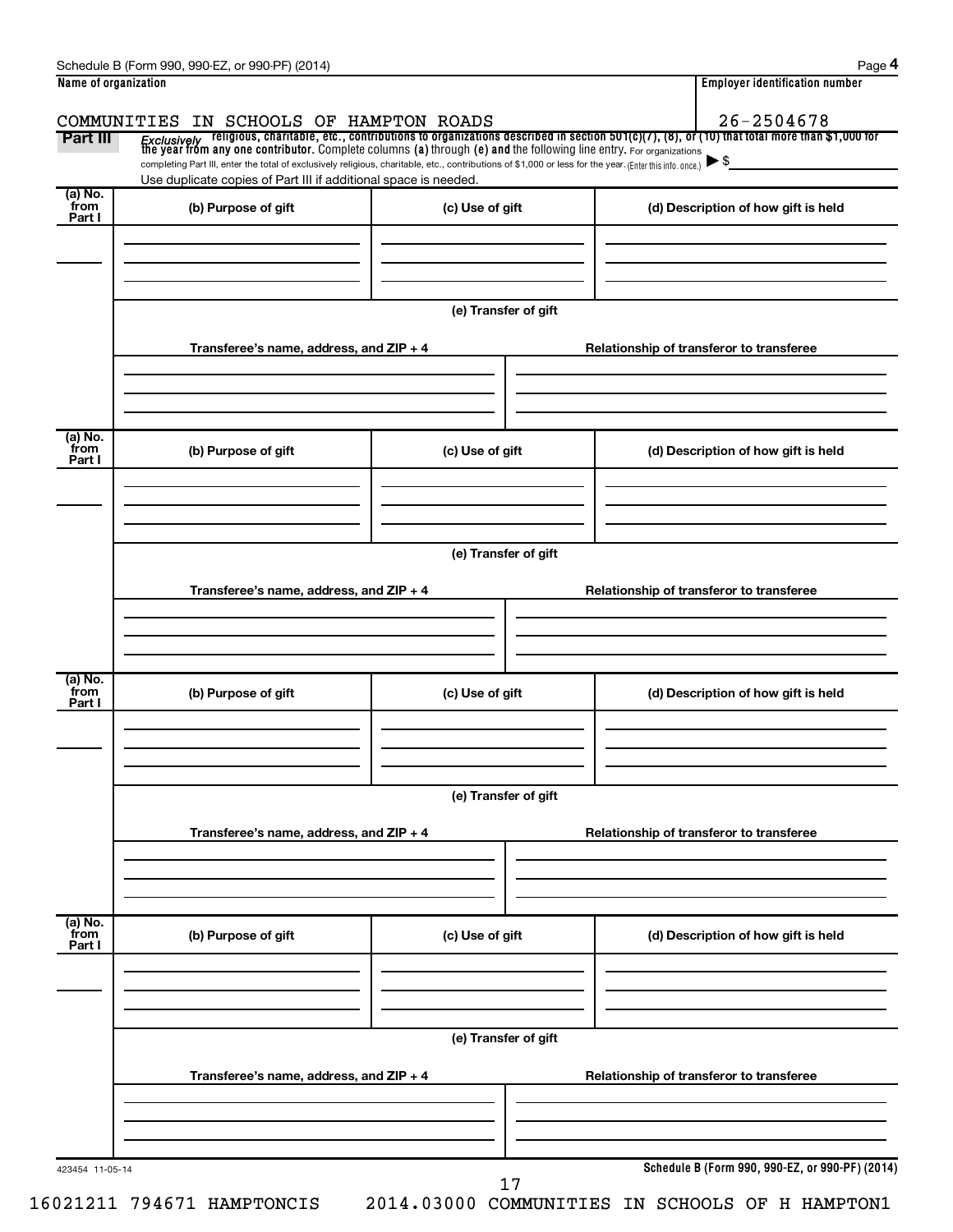| <b>SCHEDULE O</b><br>(Form 990 or 990-EZ)<br>Department of the Treasury<br>Internal Revenue Service | Supplemental Information to Form 990 or 990-EZ<br>Complete to provide information for responses to specific questions on<br>Form 990 or 990-EZ or to provide any additional information.<br>Attach to Form 990 or 990-EZ.<br>Information about Schedule O (Form 990 or 990-EZ) and its instructions is at www.irs.gov/form990. |              |         | OMB No. 1545-0047<br><b>Open to Public</b><br>Inspection |
|-----------------------------------------------------------------------------------------------------|--------------------------------------------------------------------------------------------------------------------------------------------------------------------------------------------------------------------------------------------------------------------------------------------------------------------------------|--------------|---------|----------------------------------------------------------|
| Name of the organization                                                                            | COMMUNITIES IN SCHOOLS OF HAMPTON ROADS                                                                                                                                                                                                                                                                                        |              |         | <b>Employer identification number</b><br>26-2504678      |
|                                                                                                     | FORM 990-EZ, PART I, LINE 8, OTHER REVENUE:                                                                                                                                                                                                                                                                                    |              |         |                                                          |
|                                                                                                     | DESCRIPTION OF OTHER REVENUE:                                                                                                                                                                                                                                                                                                  |              |         | AMOUNT:                                                  |
|                                                                                                     |                                                                                                                                                                                                                                                                                                                                |              |         | 10.                                                      |
|                                                                                                     |                                                                                                                                                                                                                                                                                                                                |              |         |                                                          |
|                                                                                                     | FORM 990-EZ, PART I, LINE 16, OTHER EXPENSES:                                                                                                                                                                                                                                                                                  |              |         |                                                          |
|                                                                                                     | DESCRIPTION OF OTHER EXPENSES:                                                                                                                                                                                                                                                                                                 |              |         | AMOUNT:                                                  |
| <b>OTHER</b>                                                                                        |                                                                                                                                                                                                                                                                                                                                |              |         | 14640.                                                   |
|                                                                                                     |                                                                                                                                                                                                                                                                                                                                |              |         |                                                          |
|                                                                                                     | FORM 990-EZ, PART II, LINE 24, OTHER ASSETS:                                                                                                                                                                                                                                                                                   |              |         |                                                          |
| DESCRIPTION                                                                                         |                                                                                                                                                                                                                                                                                                                                | BEG.         | OF YEAR | OF YEAR<br>END                                           |
|                                                                                                     |                                                                                                                                                                                                                                                                                                                                |              | 3723.   | 1723.                                                    |
| OTHER DEPRECIABLE ASSETS                                                                            |                                                                                                                                                                                                                                                                                                                                |              | 1260.   | 1008.                                                    |
|                                                                                                     | TOTAL TO FORM 990-EZ, LINE 24                                                                                                                                                                                                                                                                                                  |              | 4983.   | 2731.                                                    |
|                                                                                                     |                                                                                                                                                                                                                                                                                                                                |              |         |                                                          |
|                                                                                                     | FORM 990-EZ, PART II, LINE 26, OTHER LIABILITIES:                                                                                                                                                                                                                                                                              |              |         |                                                          |
| DESCRIPTION                                                                                         |                                                                                                                                                                                                                                                                                                                                | BEG. OF YEAR |         | END OF YEAR                                              |
| <b>OTHER</b>                                                                                        |                                                                                                                                                                                                                                                                                                                                |              | 6597.   | 3500.                                                    |
| DEFERRED INCOEM                                                                                     |                                                                                                                                                                                                                                                                                                                                |              | 0.      | 33457.                                                   |
|                                                                                                     | TOTAL TO FORM 990-EZ, LINE 26                                                                                                                                                                                                                                                                                                  |              | 6597.   | 36957.                                                   |
|                                                                                                     |                                                                                                                                                                                                                                                                                                                                |              |         |                                                          |
|                                                                                                     | FORM 990-EZ, PART III, PRIMARY EXEMPT PURPOSE - CIS SURROUNDS STUDENTS                                                                                                                                                                                                                                                         |              |         |                                                          |
|                                                                                                     | WITH A COMMUNITY OF SUPPORT, EMPOWERING THEM TO STAY IN SCHOOL AND                                                                                                                                                                                                                                                             |              |         |                                                          |
| ACHIEVE IN LIFE.                                                                                    |                                                                                                                                                                                                                                                                                                                                |              |         |                                                          |
|                                                                                                     |                                                                                                                                                                                                                                                                                                                                |              |         |                                                          |
|                                                                                                     | FORM 990-EZ, PART III, LINE 28, PROGRAM SERVICE ACCOMPLISHMENTS:                                                                                                                                                                                                                                                               |              |         |                                                          |
|                                                                                                     | ENCOURAGES HIGH RISK OR TROUBLED STUDENTS TO COMPLETE                                                                                                                                                                                                                                                                          |              |         |                                                          |
| 432211<br>$08 - 27 - 14$                                                                            | LHA For Paperwork Reduction Act Notice, see the Instructions for Form 990 or 990-EZ.                                                                                                                                                                                                                                           |              |         | Schedule O (Form 990 or 990-EZ) (2014)                   |
|                                                                                                     | 18                                                                                                                                                                                                                                                                                                                             |              |         |                                                          |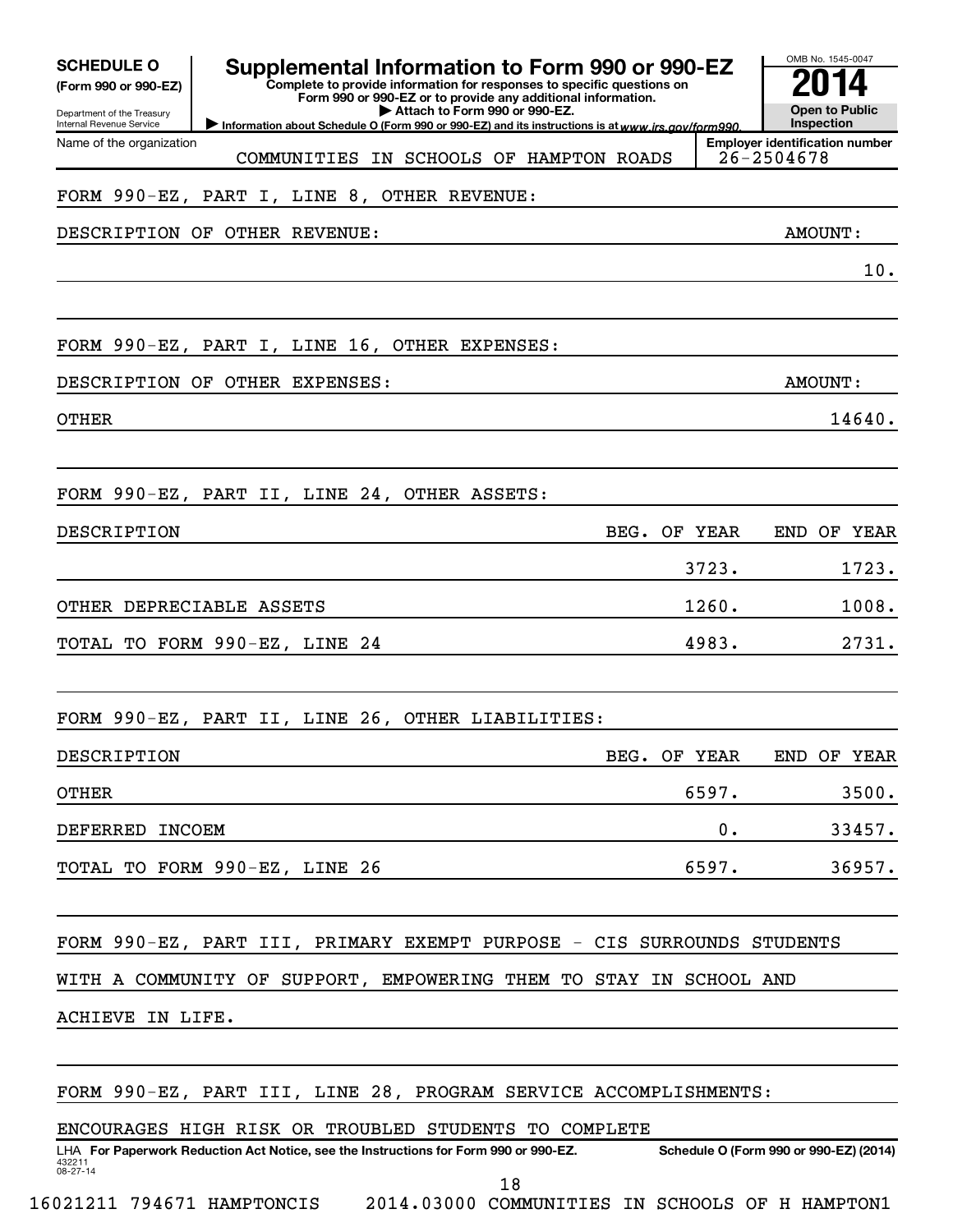**(Form 990 or 990-EZ)**

Department of the Treasury Internal Revenue Service

Name of the organization

# **SCHEDULE O Supplemental Information to Form 990 or 990-EZ 2014**

**Complete to provide information for responses to specific questions on Form 990 or 990-EZ or to provide any additional information. | Attach to Form 990 or 990-EZ.**

Information about Schedule O (Form 990 or 990-EZ) and its instructions is at www.irs.gov/form990.

**Employer identification number** COMMUNITIES IN SCHOOLS OF HAMPTON ROADS 26-2504678

OMB No. 1545-0047

**Open to Public Inspection**

### THEIR FORMAL EDUCATION, PREPARE FOR WORK, AND BECOME

SELF-SUFFICIENT MEMBERS OF THE COMMUNITY; OVER 3100

STUDENTS WERE SERVED.

FORM 990-EZ, PART V, INFORMATION REGARDING PERSONAL BENEFIT CONTRACTS:

THE ORGANIZATION DID NOT, DURING THE YEAR, RECEIVE ANY FUNDS, DIRECTLY,

OR INDIRECTLY, TO PAY PREMIUMS ON A PERSONAL BENEFIT CONTRACT.

THE ORGANIZATION, DID NOT, DURING THE YEAR, PAY ANY PREMIUMS, DIRECTLY,

OR INDIRECTLY, ON A PERSONAL BENEFIT CONTRACT.

| 432211<br>$08 - 27 - 14$ |                            | LHA For Paperwork Reduction Act Notice, see the Instructions for Form 990 or 990-EZ. |                                                 |  |  | Schedule O (Form 990 or 990-EZ) (2014) |
|--------------------------|----------------------------|--------------------------------------------------------------------------------------|-------------------------------------------------|--|--|----------------------------------------|
|                          |                            |                                                                                      |                                                 |  |  |                                        |
|                          | 16021211 794671 HAMPTONCIS |                                                                                      | 2014.03000 COMMUNITIES IN SCHOOLS OF H HAMPTON1 |  |  |                                        |